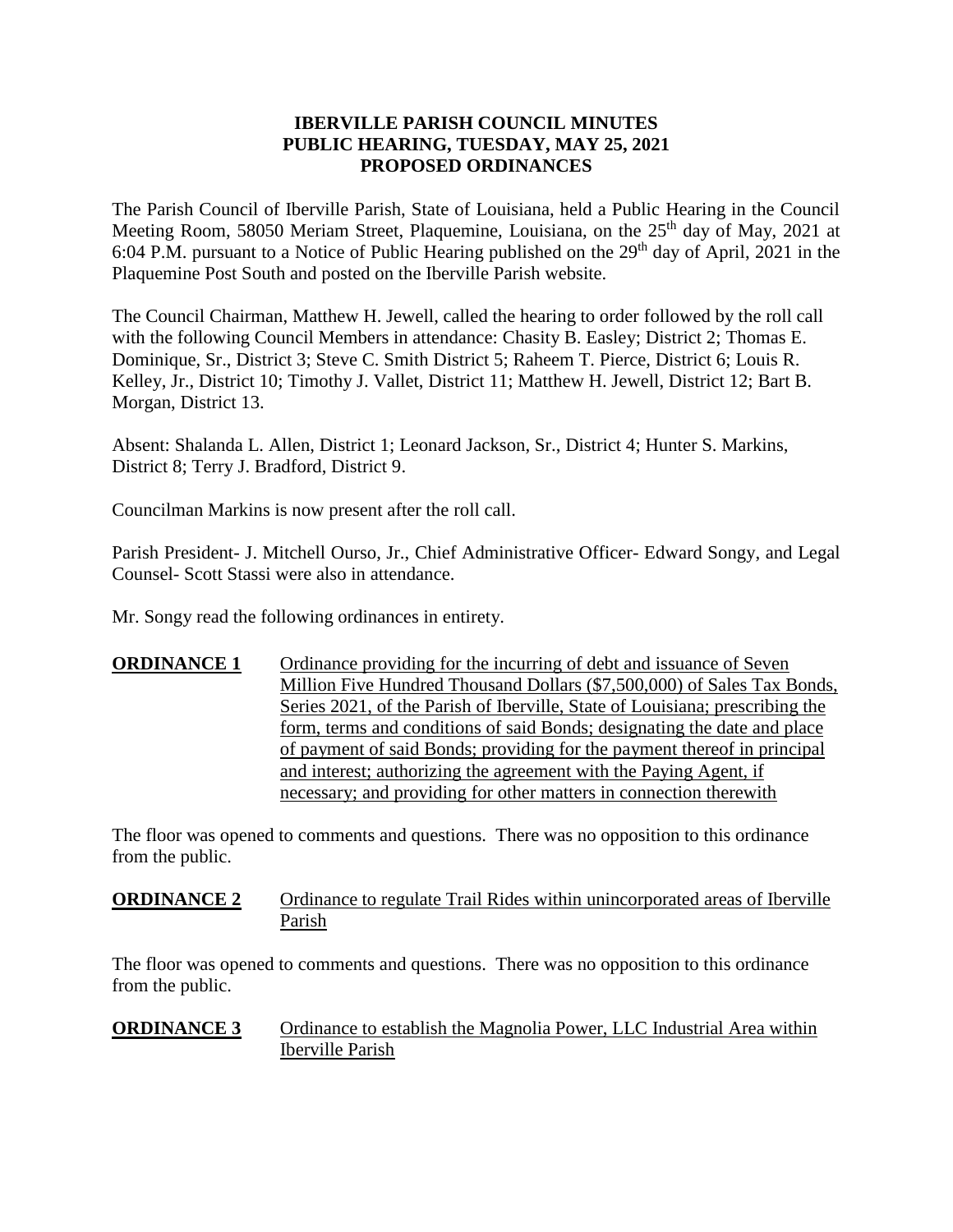The floor was opened to comments and questions. There was no opposition to this ordinance from the public.

# **ORDINANCE 4** Ordinance to designate the Office of Louisiana State Fire Marshal to investigate suspected arson and suspicious fires and fire related fatalities in the unincorporated areas of Iberville Parish

The floor was opened to comments and questions. There was no opposition to this ordinance from the public.

# **ORDINANCE 5** Ordinance establishing regulations for Solar Farms in unincorporated area of Iberville Parish

The floor was opened to comments and questions.

Mr. Ian Rice, representing Nextera Energy Resources, LLC came before the Council to introduce the company and propose changes to the proposed solar farm ordinance. He proposed several language edits to the proposed ordinance to better reflect industry standards. He stated they do not object to the majority of this proposed ordinance just the specific changes he suggested. Chairman Jewell stated the proposed ordinance is strict because of the current eye sore of the abandoned solar farm in Rosedale.

President Ourso requests the company to send their requests in writing to the Parish Administration. He spoke about the solar farm being owned by the property owner, and the Parish not knowing who they transfer the solar farm to. It's the obligation of the owner to have a strong lease, and the Parish is concerned about the closing of the solar farm and if the developer will demolish the solar farm once it closes. He stated the Parish has the right to know who they sell it to within the Parish. He requests the council to table this ordinance.

Senate Bill 185 by Senator Allain provides for regulation of leases of land for solar farms. The legislature proposes putting solar energy under the Department of Natural Resources. The session ends in June and the State may predetermine the regulations for solar farms.

Eric Bergstrom, representing Conifer Power Company stated they support this ordinance. He also agrees with the previous comments to change the proposed ordinance to reflect industry standards.

# MOTION TO TABLE INTRODUCTION OF SOLAR FARM ORDINANCE

Upon a motion by Councilman Bradford, and seconded by Councilman Pierce, it was moved to table the introduction of the proposed solar farm ordinance. The motion having been duly submitted to a vote was duly adopted by the following yea and nay votes on roll call:

YEAS: Allen, Easley, Dominique, Jackson, Smith, Pierce, Arnold, Markins, Bradford, Kelley, Vallet, Morgan. NAYS: None.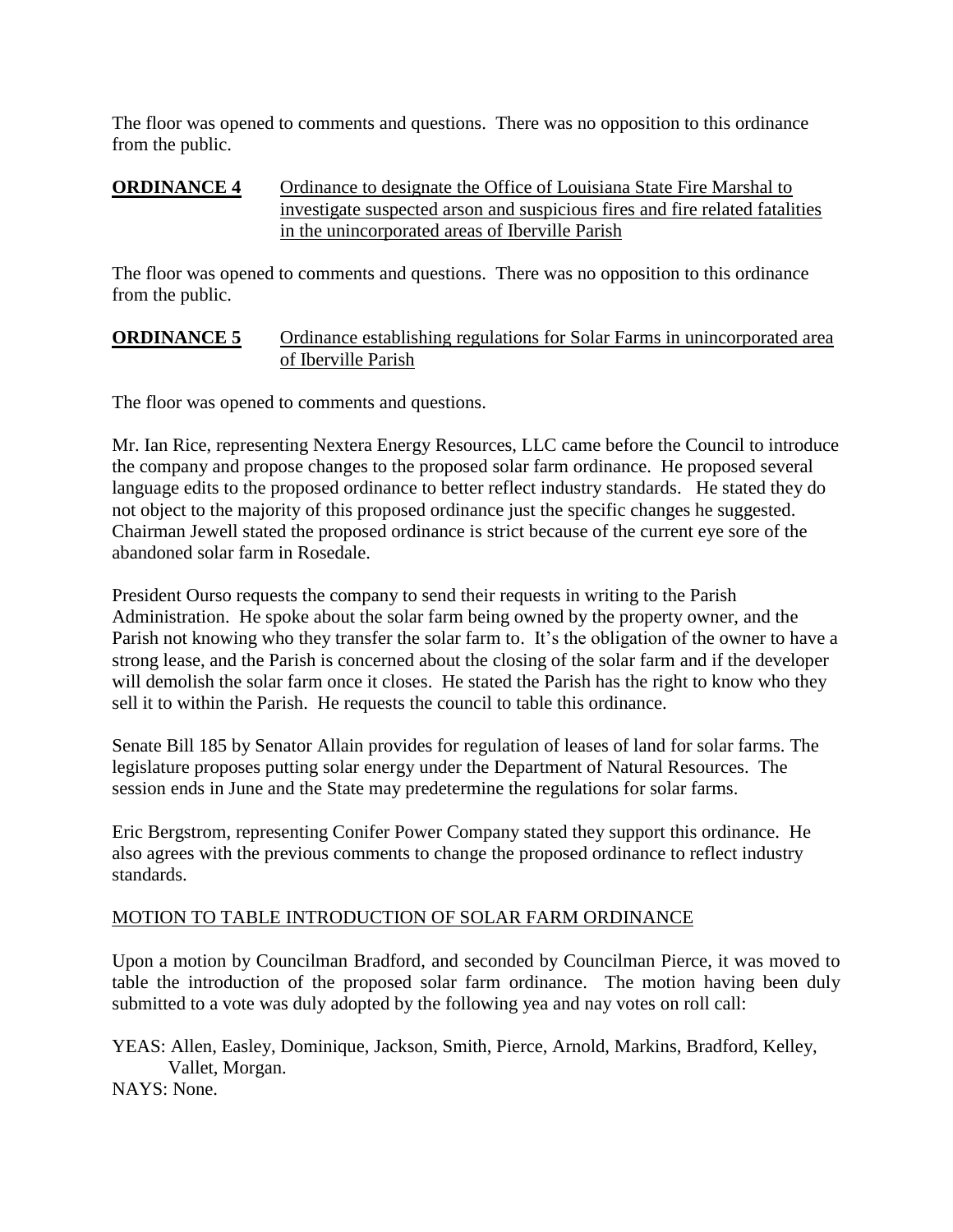ABSTAIN: None. ABSENT: None.

The motion was declared adopted by the Chairman.

There being no further business to be conducted, the hearing was adjourned at 6:57 p.m.

/s/ KIRSHA D. BARKER /s/ MATTHEW H. JEWELL COUNCIL CLERK COUNCIL CHAIRMAN

# **IBERVILLE PARISH COUNCIL MINUTES REGULAR MEETING, TUESDAY, MAY 25, 2021**

The Parish Council of Iberville Parish, State of Louisiana, met in Regular Session, in the Council Meeting Room, 2nd Floor, Courthouse Building, 58050 Meriam Street, Plaquemine, Louisiana, on the  $25<sup>th</sup>$  day of May, 2021.

The Council Chairman, Matthew H. Jewell, called the meeting to order at 7:07 p.m. followed by the roll call with the following Council Members in attendance: Shalanda L. Allen, District 1; Chasity B. Easley; District 2; Thomas E. Dominique, Sr., District 3; Leonard Jackson, Sr., District 4; Steve C. Smith District 5; Raheem T. Pierce, District 6; Hunter S. Markins, District 8; Terry J. Bradford, District 9; Louis R. Kelley, Jr., District 10; Timothy J. Vallet, District 11; Matthew H. Jewell, District 12; Bart B. Morgan, District 13.

Absent: None.

Parish President- J. Mitchell Ourso, Jr., Chief Administrative Officer- Edward Songy, and Legal Counsel- Scott Stassi were also in attendance.

A quorum was present and due notice had been posted and published in the Plaquemine Post South newspaper on the 13<sup>th</sup> day of May, 2021. The Pledge of Allegiance followed.

Council Chairman Jewell called for anyone wanting to make public comments to register with the Clerk.

### ADDENDUM

None.

#### PRESENTATIONS AND APPEARANCES

A) Proclamation to Billy Simmers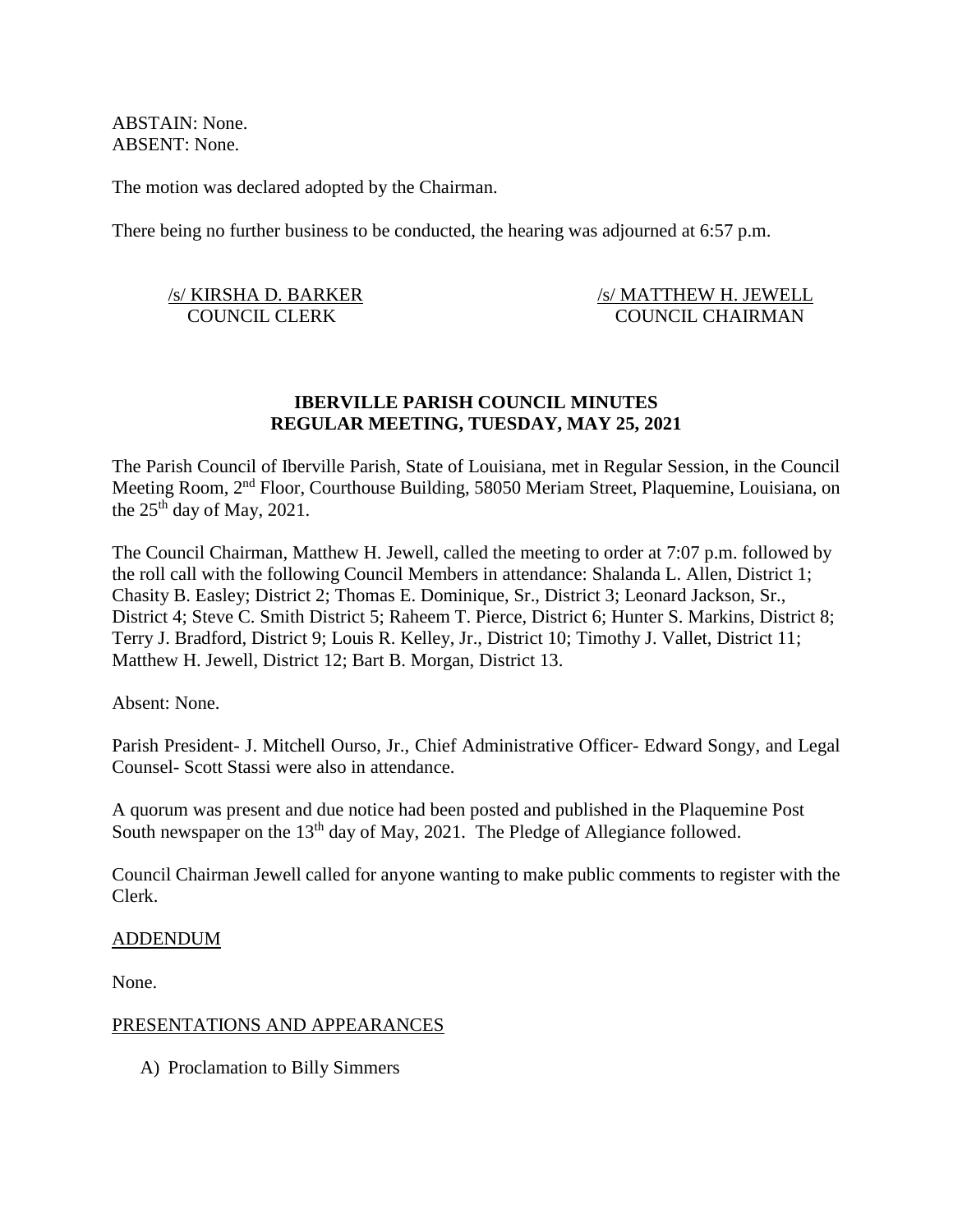• Mr. John Marque, Fire Chief of Iberville Parish, read aloud a proclamation in honor of Mr. Billy Simmers retirement. A picture was taken for the newspaper.

# APPROVAL OF MINUTES

Upon a motion by Councilman Jackson, and seconded by Councilman Arnold, it was moved to wave the reading of the minutes of April 20, 2021 and approve as written. The motion having been duly submitted to a vote was duly adopted by the following yea and nay votes on roll call:

YEAS: Allen, Easley, Dominique, Jackson, Smith, Pierce, Arnold, Markins, Bradford, Kelley, Vallet, Morgan. NAYS: None. ABSTAIN: None. ABSENT: None.

The motion was declared adopted by the Chairman.

### PRESIDENT'S REPORT

President Ourso reported on the following:

- President Ourso stated the mask mandate has been lifted in the Courthouse.
- On July 1, 2021 the North Iberville Welcome Center will reopen to seven days a week.
- There will be one summer worker per Council member. They start June 21, 2021 and the starting pay is \$15 an hour. He will try to accommodate each student near their area of residency.
- A dividing berm gave way during the rain at the Rifle Range. It's been open over a year now and they are trying to get it back up for safety reasons. The weather has slowed progress.
- The Bayou Grosse-Tete Clean up fund was granted for \$550,000. President Ourso thanked Mr. John Clark for securing this fund. He believes there will be a wash since the Parish will receive the organics and trees. The Parish will secure bids sometime in June or July and award the contract in July or August.
- A bid packet was presented to the Council. The bid tab for Blunt General Construction for \$1.1 million was the lowest bidder to replace the old Iberville Parish Natural Gas building. The \$1.1 million has already been put aside to build this building for IPRD, and the property on LA 1 will be put back into commerce.
- A slideshow was presented of the flooding from the last 40 days from April  $12<sup>th</sup>$ to this past Saturday in which the Parish received 29 inches of rain. He stated its only compounded on the west side in the Bayou Pigeon and Bayou Sorrel area because Pointe Coupee and East Baton Rouge drain into the spillway in our lower end of the Parish. In 2016 all the water that came down from the other parishes came all the way through because the floodgates were opened. This time it flooded because the spillway was already high and there was no where for the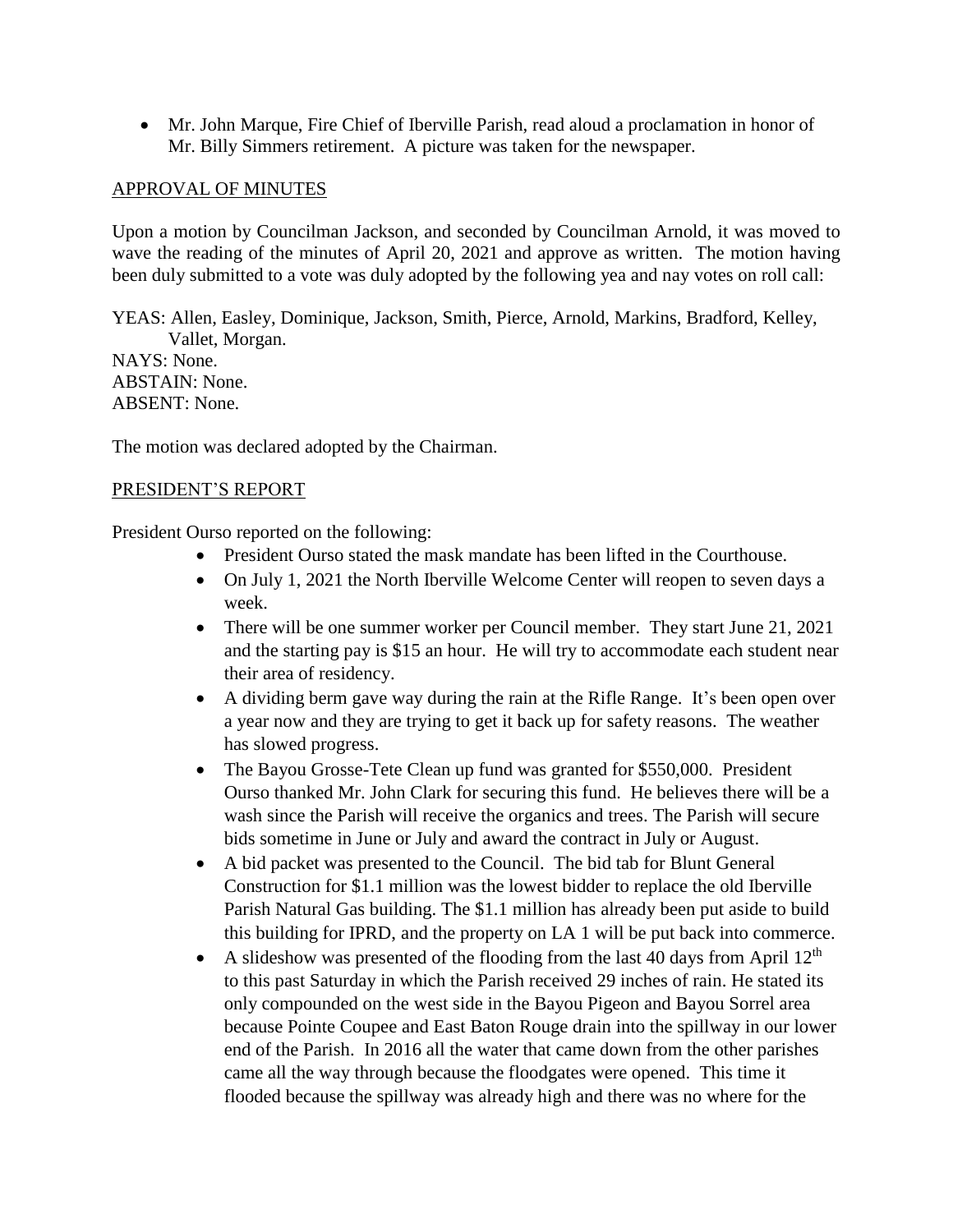water to drain. The Mayor of East Baton Rouge put a restraining order on Iberville regarding the aqua damns, but the Supreme Court delivered justice to Iberville and the aqua damn are staying. He can't thank the Council members and the Parish employees enough for their hard work during the flooding. He spent 8 days with Councilman Bart Morgan on the East Bank, and Mark Migliacio worked in the Bayou Sorrel and Bayou Pigeon area.

- All non-essential employees are off on Memorial Day, and DPW and all essential employees will be working.
- President Ourso is currently waiting to hear if Iberville Parish will be declared a disaster area. There is a form to fill out for flood victims on the OEP website. They need to know how much damage was done in the parish to provide assistance. It is imperative for flood victims to fill out this form. Only 10 people have filled out this form online so far.
- The water overcame the levee system in District 2. It's going to take time to fix the levee in the flooded areas to help these people recover. There will be an enforcement ordinance coming to the Council to enforce restrictions along the levee.
- The water in Manchac on the east side is falling. The water never crossed Manchac Road. The flooding came directly from the rainfall not from Bayou Manchac. By 4:00 p.m. tomorrow the Parish will be able to open the flood gate and 485 million gallons of water will be released through those gates in a 24 hour period. Spanish Lake is 17,000 acres and 75% is in Iberville Parish. He stated one inch from the top of the water equals to 460 million gallons in 24 hours. If the water is going down too slow then a road cut will be done. He wants to get the water off of these people in East Iberville.
- Councilman Kelley thanked President Ourso for his leadership, he also thanked Mark Migliacio, John Overton, and all supervisors and employees for their hard work. He thanked the residents of Bayou Pigeon and Bayou Sorrel for their efforts. He also thanked Clint Moore the EOC Director.
- President Ourso stated we are in the early stages of hurricane season and we have to get this water out of the parish. We are vulnerable during this hurricane season.
- He introduced Engineer Tom David, with Pan American Engineers. There was a slideshow of emergency protective measures. In the interim, the Parish participates with the federal government's flooding regulations and offers flood insurance. Before 2016, substantial damage is a requirement saying if someone who lives in a flood hazard area of the Parish has a duty to inspect the area. If you the replacement value of the structure is more than 50% of its value then it is considered substantially damaged. It protects the flood insurance program and allows the Parish to receive flood insurance from the federal government. To help the Parish, the residents need to fill out the damage report and register on this site to receive disaster relief assistance from the federal government for FEMA and for the President of the United States to declare a disaster for this area. Mr. Evan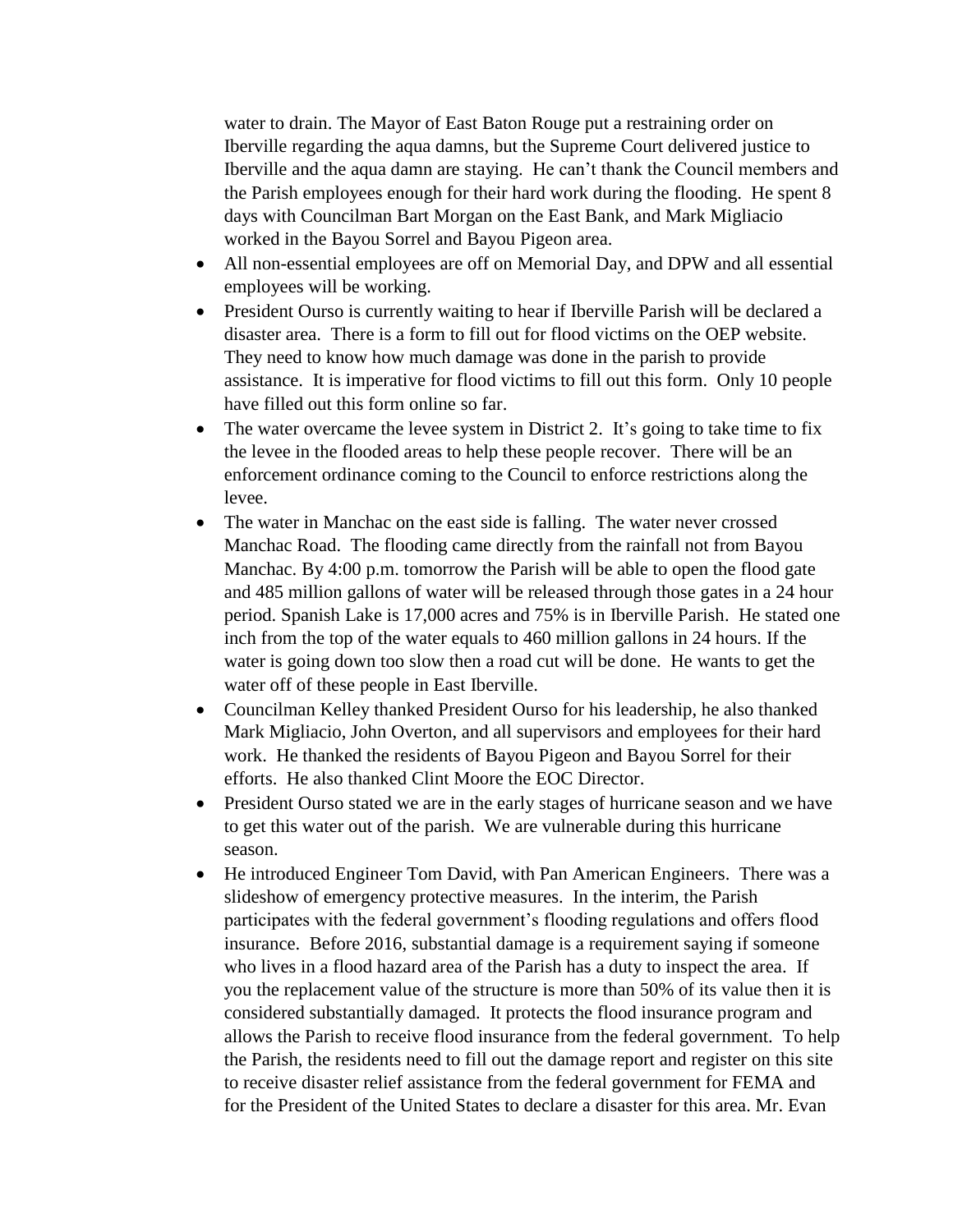Dires, is contracted with the Parish to process the preliminary damage assessment and paperwork to qualify for FEMA's assistance. Ms. Kayla Atkinson came before the Council to speak about individual assistance once a declaration of disaster is made.

#### FINANCIAL REPORT

Finance Director, Randall Dunn stated the Finance Department is putting together their preliminary numbers for what was spent by the Parish for the recent flooding. Mr. Dunn also spoke about the American Rescue plan for \$6.3 million that was allocated for Iberville and \$3.1 million coming down from the federal government for water infrastructure projects and waste water management assistance. The federal government will send the other \$3.2 million in the next half. President Ourso stated he does not know if this money will be allowed to be used for flood relief.

Mr. Tom spoke again stated HUD allocated \$1.2 billion to the State about 2 years ago. The State plans to do hydraulic assessments of the whole state to make grants available for flood and drainage projects. The parish has 3 projects in the que for consideration right now. One project is the White Castle Canal, the second is for flood walls along Hwy 75 and raise the elevation, and the third project was for flood walls along Manchac.

#### OLD BUSINESS

### **ORDINANCE IPC #002-21**

An ordinance providing for the incurring of debt and issuance of Seven Million Five Hundred Thousand Dollars (\$7,500,000) of Sales Tax Bonds, Series 2021, of the Parish of Iberville, State of Louisiana; prescribing the form, terms and conditions of said Bonds; designating the date and place of payment of said Bonds; providing for the payment thereof in principal and interest; authorizing the agreement with the Paying Agent, if necessary; and providing for other matters in connection therewith.

WHEREAS, the Parish of Iberville, State of Louisiana (the "Issuer"), is now levying and collecting a special one percent (1%) sales and use tax (the "Tax") pursuant to an election held on September 30, 2006, at which election the following proposition was approved by a majority of the qualified electors voting at such election, viz:

### **SALES TAX PROPOSITION**

SUMMARY: 1% SALES AND USE TAX FOR 30 YEARS LEVIED IN 1/3% ANNUAL INCREMENTS FOR EXPENDITURE BY THE PARISH AND THE MUNICIPALITIES FOR ANY LAWFUL PUBLIC PURPOSE AND/OR FOR CAPITAL IMPROVEMENTS SUBJECT TO FUNDING INTO BONDS.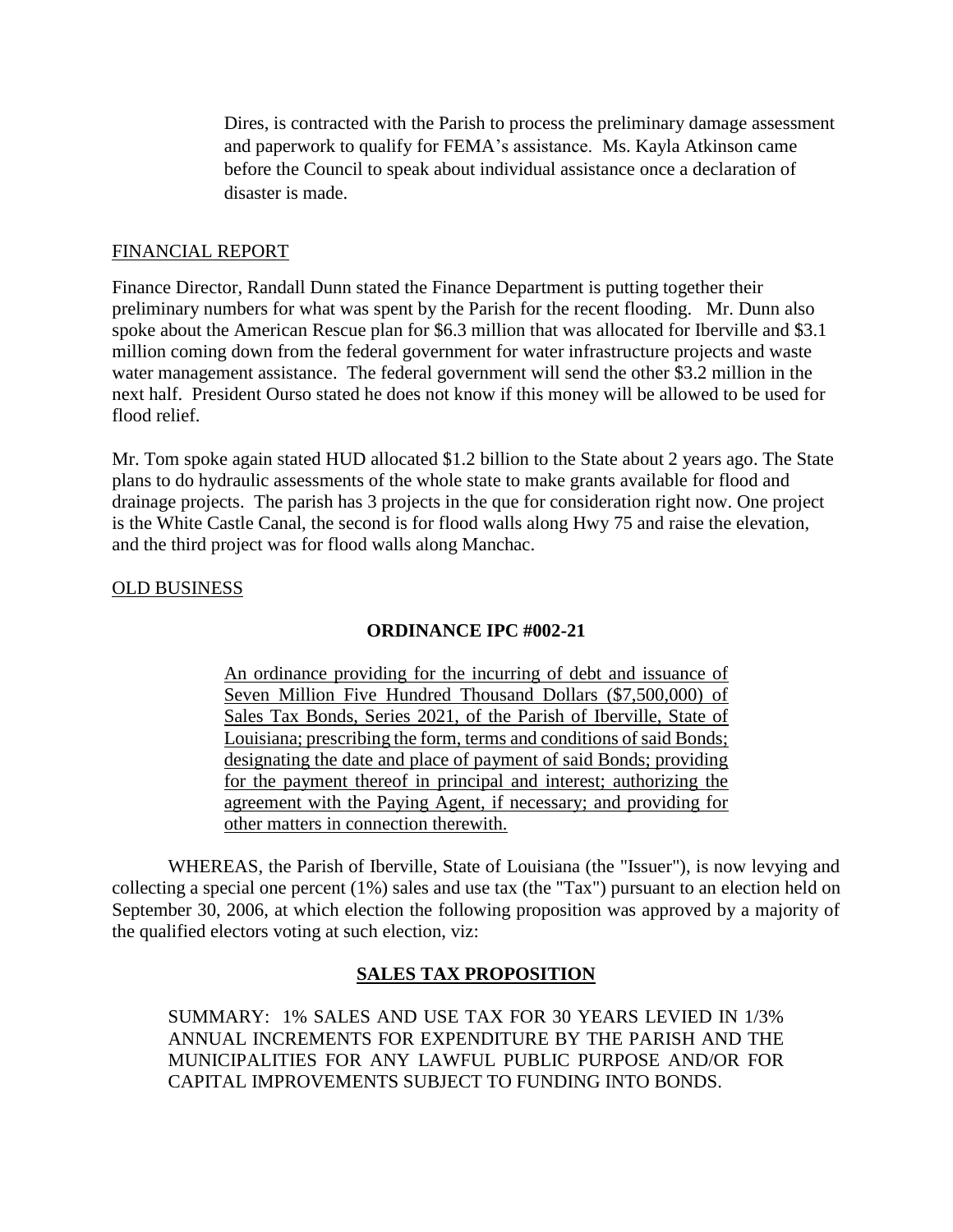Shall the Parish of Iberville, State of Louisiana (the "Parish"), under Article VI, Section 29(A) of the Constitution of the State of Louisiana of 1974, and other constitutional and statutory authority, be authorized to levy and collect a new tax of one percent (1%) (the "Tax"), to the extent permitted by law, for a period of thirty (30) years, 1/3% to be levied beginning January 1, 2007, 2/3% beginning January 1, 2008, and the full 1% beginning January 1, 2009, upon the sale at retail, the use, the lease or rental, the consumption, and the storage for use or consumption, of tangible personal property and on sales of services in the Parish, with the proceeds of the Tax (after paying the reasonable and necessary costs and expenses of collecting and administering the Tax), to be allocated between the Parish and municipalities to provide funds for any lawful public purpose and/or for capital improvements, equipment and furnishings, as follows:

### Pro-Rata

| <b>Political Subdivision</b> | Percentage |
|------------------------------|------------|
| Iberville Parish             | 52.4541%   |
| Village of Grosse Tete       | 2.2432%    |
| Village of Maringouin        | 4.2253%    |
| City of Plaquemine           | 23.6507%   |
| Village of Rosedale          | 2.5211%    |
| City of St. Gabriel          | 8.3903%    |
| Town of White Castle         | 6.5153%    |
|                              |            |

provided that the allocation of the tax proceeds shall be subject to change after each Federal census based upon the respective population of each tax recipient body as their boundaries existed on May 1, 2005, provided that the Parish allocation shall never be reduced to less than 50% of the tax proceeds and the remainder divided among the municipalities, and shall the proceeds of the Tax be subject to funding into bonds by the Parish and the municipalities respectively for the purpose of financing any capital improvements, permitted by law, including, Sub-Part F, Part III, Chapter 4, Title 39 of the Louisiana Revised Statutes of 1950, as amended; further provided, however, that no changes in the allocation or distribution of the avails or proceeds of the Tax as herein provided shall be effective in a manner to

deprive any political subdivision of sufficient Tax avails or proceeds required to pay principal and interest on any bonds which may be legally issued and outstanding, or reduce the pro-rata allocation of any municipality?

WHEREAS, pursuant to the authority of the aforesaid election, the Issuer adopted an ordinance on November 21, 2006 (the "Tax Ordinance"), providing for the levy and collection of the aforesaid 1% tax; and

WHEREAS, in accordance with the provisions of the Tax Ordinance, 50.3034% of the avails or proceeds of the Tax (the "Revenues of the Tax", as hereinafter defined) are currently available for appropriation and expenditure by the Issuer for the purposes designated in the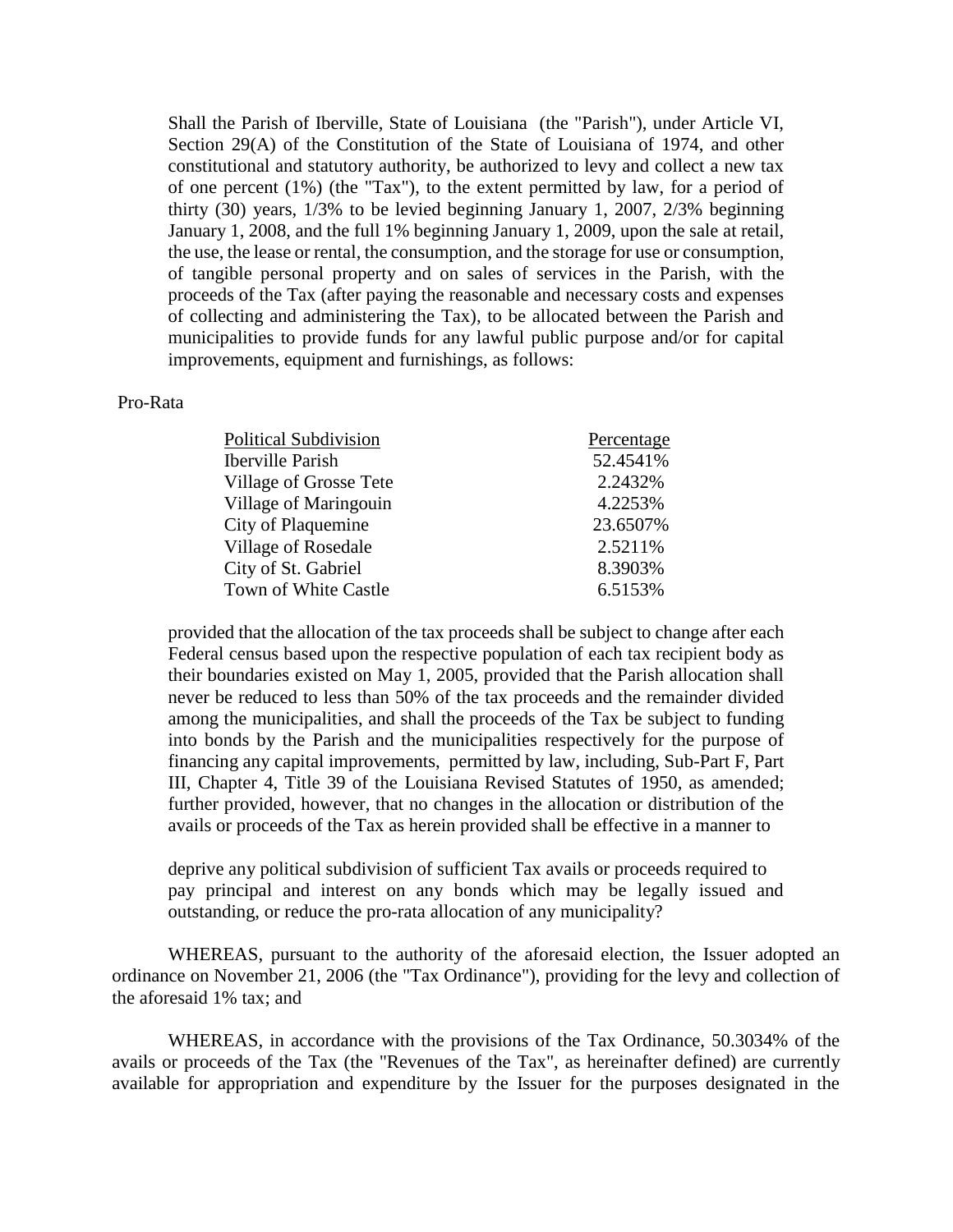proposition authorizing the levy of the Tax, which includes the payment of bonds authorized to be issued in accordance with Louisiana Law; and

WHEREAS, the Issuer now desires to issue bonds payable from a pledge and dedication of the Revenues of the Tax; and

WHEREAS, other than the Bonds herein authorized, the Issuer has no outstanding bonds or other obligations of any kind or nature payable from or enjoying a lien on the Tax herein pledged, EXCEPT its outstanding Sales Tax Refunding Bonds, Series 2016 (the "Outstanding Parity Bonds"); and

WHEREAS, this Governing Authority gave preliminary approval on December 15, 2020, to the issuance of the Bonds (hereinafter described) and made application to the Louisiana State Bond Commission for approval, which approval was granted on February 18, 2021; and

WHEREAS, the Issuer now desires to incur debt and issue its Sales Tax Bonds, Series 2021, in the principal amount of Seven Million Five Hundred Thousand Dollars (\$7,500,000) (the "Bonds"), pursuant to Part II of Chapter 4 of Subtitle II of Title 39 of the Louisiana Revised Statutes of 1950, as amended and other constitutional and statutory authority (the "Act"), for the purpose of financing improvements to parks and recreation facilities within the Parish, including acquiring equipment therefor, and paying the costs of issuance of the Bonds; and

WHEREAS, the maturities of the hereinafter described Bonds have been arranged so that the total amount of principal and interest falling due in any year on the Bonds will never exceed 75% of the Tax estimated to be received by the Issuer in the year in which the Bonds are issued; and

WHEREAS, it is the desire of the Issuer to fix the details necessary with respect to the issuance of the Bonds and to provide for the authorization and issuance thereof;

NOW, THEREFORE, BE IT ORDAINED by the Iberville Parish Council (the "Governing Authority"), acting as the Governing Authority of the Parish of Iberville, State of Louisiana, that:

SECTION 1. **Definitions**. As used herein, the following terms shall have the following meanings, unless the context otherwise requires:

**"Act"** means Part II of Chapter 4 of Subtitle II of Title 39 of the Louisiana Revised Statutes of 1950, as amended and other constitutional and statutory authority.

"**Additional Parity Bonds"** means any additional *pari passu* bonds which may hereafter be issued, pursuant to Section 9 hereof, on a parity with the Bonds.

**"Agreement"** means the agreement to be entered into between the Issuer and the Paying Agent pursuant to this Ordinance.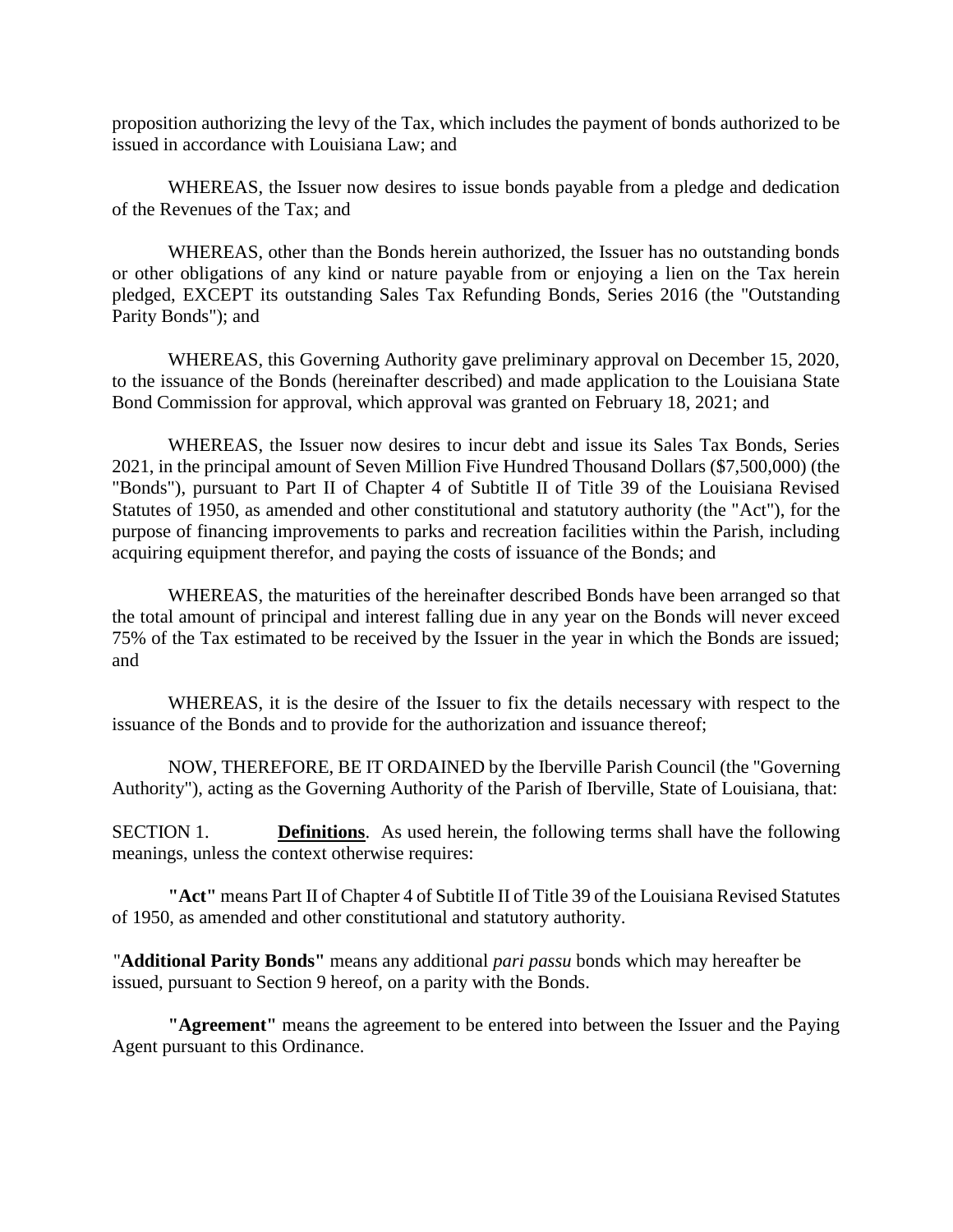**"Bond"** or **"Bonds"** means the Issuer's Sales Tax Bonds, Series 2021, authorized by this Ordinance, in the total aggregate principal amount of Seven Million Five Hundred Thousand Dollars (\$7,500,000), and any bond of said issue, whether initially delivered or issued in exchange for, upon transfer of, or in lieu of any previously issued.

**"Bond Register"** means the records kept by the Paying Agent at its designated office in which registration of the Bonds and transfers of the Bonds shall be made as provided herein.

**"Code"** means the Internal Revenue Code of 1986, as amended.

**"Executive Officers"** means collectively the Parish President and the Clerk of the Governing Authority.

**"Fiscal Year"** means the one-year accounting period beginning January 1 of each year, or such other period as may be designated by the Governing Authority as the fiscal year of the Issuer.

**"Governing Authority"** means the Iberville Parish Council, the governing authority of the Parish of Iberville, State of Louisiana.

**"Government Securities"** means direct obligations of, or obligations the principal of and interest on which are unconditionally guaranteed by the United States of America, which are noncallable prior to their maturity, may be United States Treasury obligations such as the State and Local Government Series and may be in book-entry form.

**"Interest Payment Date"** means February 1 and August 1 of each year in which the Bonds are outstanding, commencing August 1, 2021.

**"Issuer"** means the Parish of Iberville, State of Louisiana.

**"Ordinance"** means this ordinance authorizing the issuance of the Bonds, as it may be supplemented and amended.

**"Outstanding"** when used with respect to Bonds means, as of the date of determination, all Bonds theretofore issued and delivered under this Ordinance, except:

- 1. Bonds or portions thereof theretofore canceled by the Paying Agent or delivered to the Paying Agent for cancellation;
- 2. Bonds or portions thereof for which redemption or payment sufficient funds have been theretofore paid to the Paying Agent or deposited in trust for the owners of such Bonds;
- 3. Bonds or portions thereof in exchange for or in lieu of which other Bonds have been registered and delivered pursuant to this Ordinance;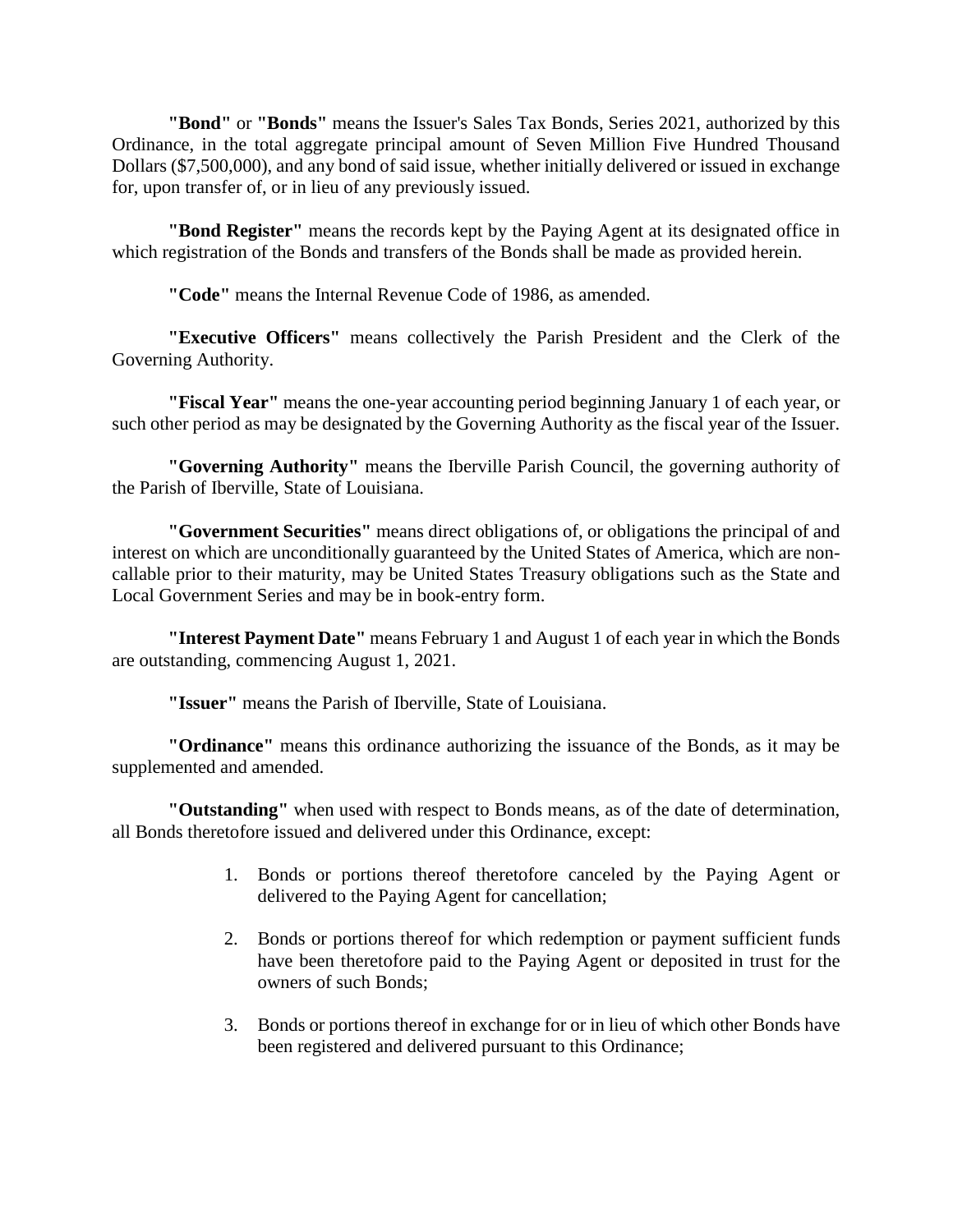- 4. Bonds or portions thereof alleged to have been mutilated, destroyed, lost or stolen which have been paid as provided in this Ordinance or by law; and
- 5. Bonds or portions thereof for the payment of the principal of and interest on which money or Government Securities or both are held in trust with the effect specified in this Ordinance.

**"Outstanding Parity Bonds"** shall mean, collectively, the Issuer's outstanding Sales Tax Refunding Bonds, Series 2016 as described in the preamble hereto.

**"Outstanding Parity Bond Ordinance"** means, collectively, the ordinances adopted by the Governing Authority authorizing the issuance of the Outstanding Parity Bonds, including any amendments or supplements thereto.

**"Owner"** or **"Owners"** when used with respect to any Bond means the Person in whose name such Bond is registered in the Bond Register.

**"Paying Agent"** means Citizens Bank & Trust Company, in the City of Plaquemine, Louisiana, unless a successor Paying Agent shall have been appointed pursuant to the applicable provisions of this Ordinance and thereafter "Paying Agent" shall mean such successor Paying Agent.

**"Person"** means any individual, corporation, partnership, joint venture, association, jointstock company, trust, unincorporated organization or government or any agency or political subdivision thereof.

**"Purchaser"** means any of and **"Purchasers"** means, collectively, all of Plaquemine Bank & Trust Company, The Bank of Commerce, Guaranty Bank & Trust Company, Citizens Bank & Trust Company, Anthem Bank & Trust, and The First Bank, the original purchasers of the Bonds.

**"Qualified Investments"** means those investments which are legally permitted for political subdivisions such as the Issuer pursuant to Louisiana law, including but not limited to those provided in Section 33:2955 of the Louisiana Revised Statutes of 1950, as amended.

**"Record Date"** for the interest payable on any Interest Payment Date means the 15<sup>th</sup> calendar day of the month next preceding such Interest Payment Date.

"**Revenues of the Tax"** means 50.3034% of the avails or proceeds of the one percent (1%) sales and use tax being levied and collected by the Issuer (provisions of current State law limit the maximum amount of the Tax which may be collected within the boundaries of the City of St. Gabriel, State of Louisiana, to 2/3%), pursuant to an election held in the Issuer on September 30, 2006 (provided that the allocation of the Tax proceeds shall be subject to change after each Federal census based upon the respective population of each tax recipient body as their boundaries existed on May 1, 2005, and provided that the Parish allocation shall never be reduced to less than 50%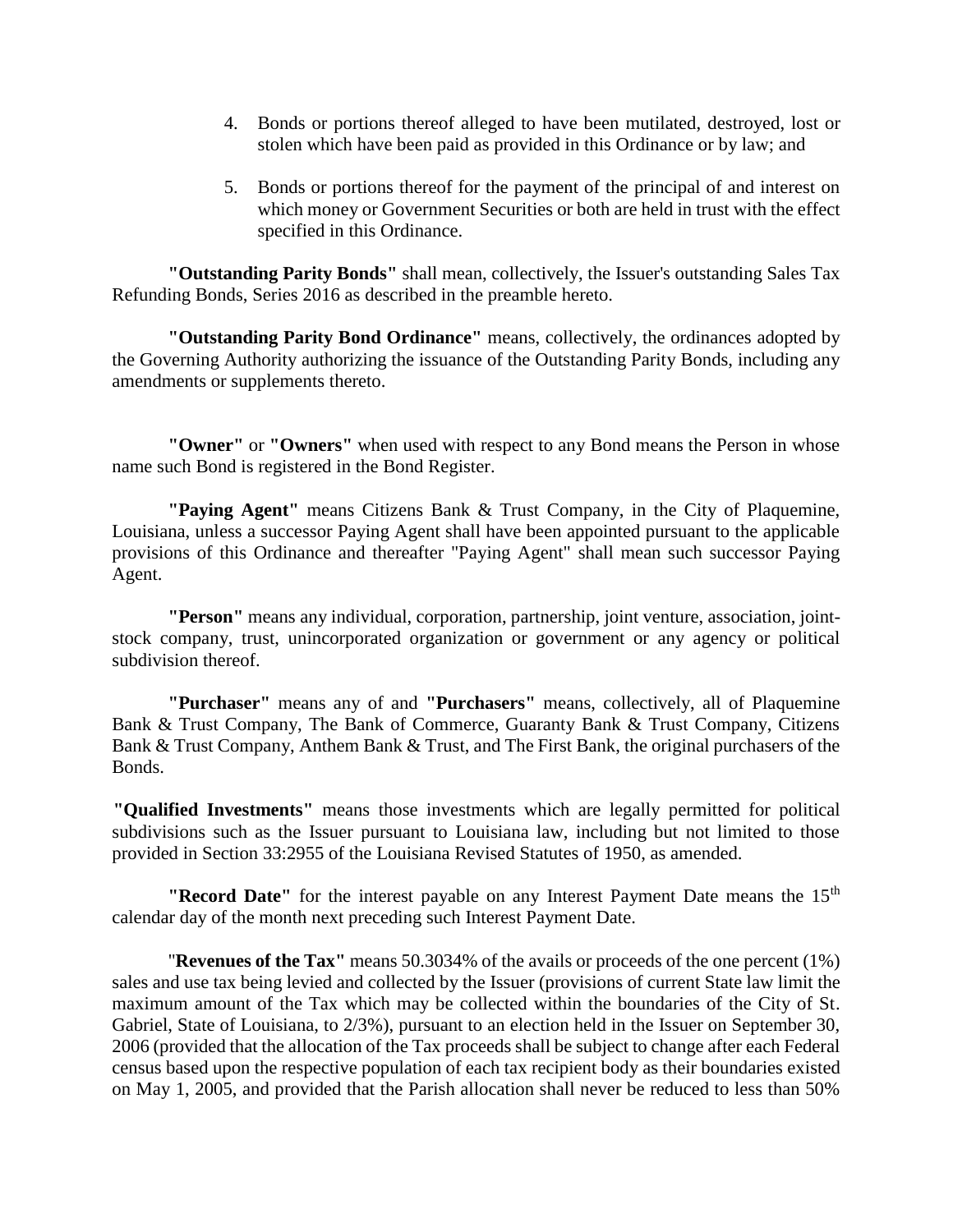of the Tax proceeds and the remainder divided among the municipalities nor shall any such changes reduce the pro-rata allocation of any municipality), and after provision has been made for the payment therefrom of all of the reasonable and necessary costs and expenses of collecting and administering the Tax.

**"Tax"** means the 1% tax authorized at an election held in the Issuer on September 30, 2006.

**"Tax Ordinance"** means an ordinance adopted by the Governing Authority on November 21, 2006, providing for the levy and collection of the Tax.

SECTION 1.**Authorization of Bonds; Maturities**. In compliance with the terms and provisions of the Act, there is hereby authorized the incurring of an indebtedness of Seven Million Five Hundred Thousand Dollars (\$7,500,000) for, on behalf of, and in the name of the Issuer, for the purpose of financing improvements to parks and recreation facilities within the Parish, including acquiring equipment therefor, and paying the cost of issuance of the Bonds, and to represent said indebtedness, this Governing Authority does hereby authorize the issuance of Seven Million Five Hundred Thousand Dollars (\$7,500,000) of Sales Tax Bonds, Series 2021, of the Issuer. The Bonds shall be initially issued in the form of a single fully registered bond for each Purchaser, numbered R-1 to R-6, each of which shall be dated the date of delivery. The unpaid principal of the Bonds shall bear interest from the date thereof or from the most recent Interest Payment Date to which interest has been paid or duly provided for, payable on each Interest Payment Date, commencing August 1, 2021, at the rate of 1.95% per annum and shall become due and payable and mature in installments on June 1 of the years and shall mature in installments as described in Section 3 below. Interest shall accrue on a 30/360 basis.

The principal of and interest on the Bonds shall be payable by check of the Paying Agent or the Issuer mailed to the Owner (determined as of the close of business on the Record Date) at the address shown on the Bond Register or, in the discretion of the Paying Agent, by wire from the Paying Agent or the Issuer delivered to the Owner (determined as of the close of business on the Record Date) in accordance with wiring instructions provided by the Owner, provided, however, that principal on any Bond at maturity or upon optional redemption in full (but not in part) shall be payable at the designated office of the Paying Agent upon presentation and surrender thereof. Each Bond delivered under this Ordinance upon transfer of, in exchange for or in lieu of any other Bond shall carry all the rights to interest accrued and unpaid, and to accrue, which were carried by such other Bond, and each such Bond shall bear interest (as herein set forth) so neither gain nor loss in interest shall result from such transfer, exchange or substitution.

No Bond shall be entitled to any right or benefit under this Ordinance, or be valid or obligatory for any purpose, unless there appears on such Bond a certificate of registration, substantially in the form provided in this Ordinance, executed by the Paying Agent by manual signature.

SECTION 2. **Optional Redemption Provisions**. The Bonds maturing February 1, 2028 and thereafter are callable for redemption at the option of the Issuer in full or in part at any time on or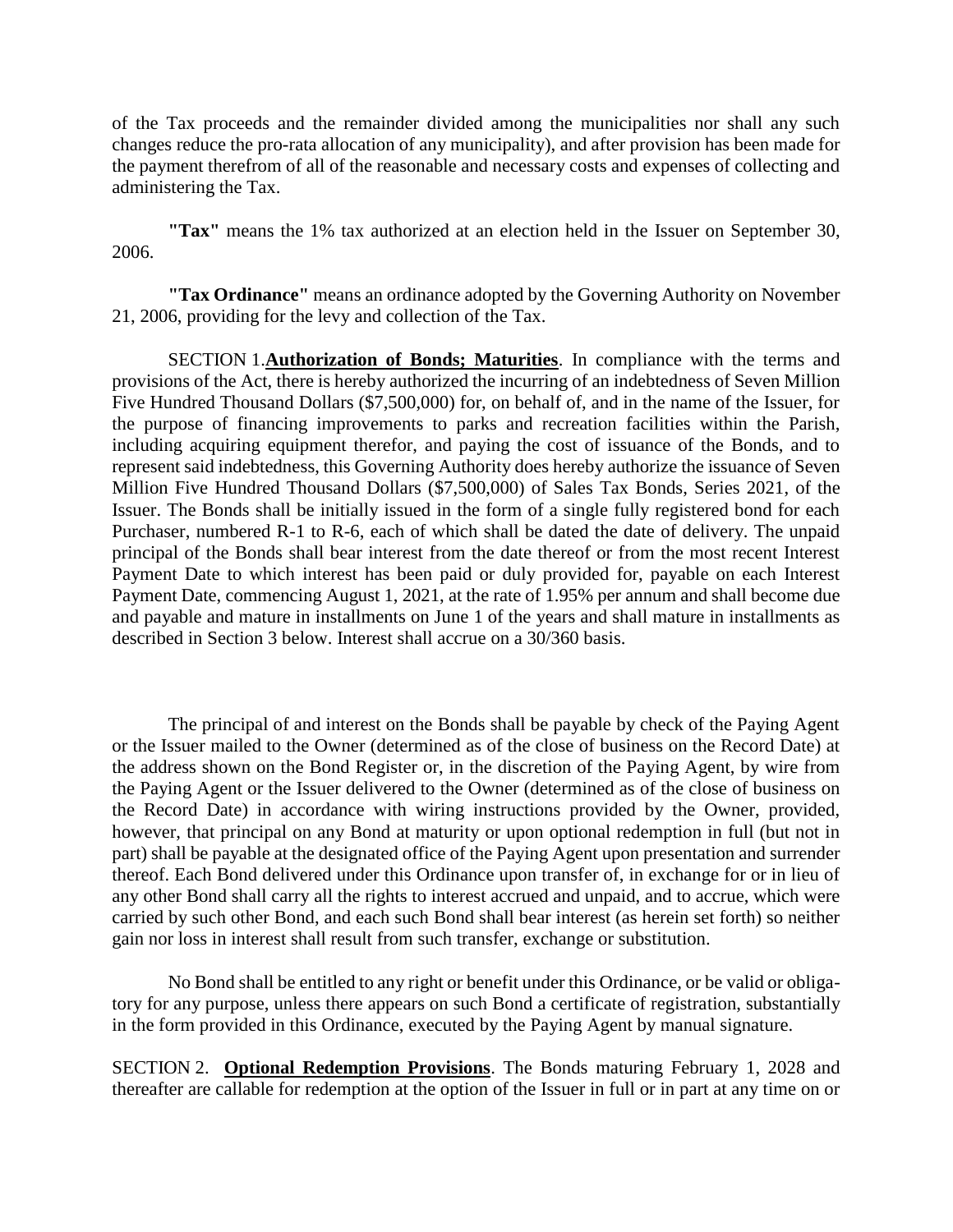after February 1, 2027, at the unpaid principal amount called for redemption, plus accrued interest thereon to the date of redemption.

Official notice of such prepayment of all or any portion of the Bonds will be given by first class mail, postage prepaid, by notice deposited in the United States mails, or by accepted means of electronic communication, not less than twenty (20) days prior to the redemption date addressed to the registered owner of each bond to be redeemed at his address as shown on the registration books of the Paying Agent. The notice provided for any optional redemption may provide that such optional redemption is conditioned upon the availability of funds therefor.

SECTION 3.**Principal Installments**. Principal shall be due and payable on the Bond without necessity of notice on February 1 in each of the years and in the principal amounts set forth:

| Year         |                       |             |             |              |                         |             |                           |
|--------------|-----------------------|-------------|-------------|--------------|-------------------------|-------------|---------------------------|
| (February 1) | $R-1*$                | $R-2*$      | $R-3*$      |              | $R - 4*$                | $R-5*$      | R-6*Total                 |
| Total        | Principal \$1,574,250 | \$537,750   | \$548,250   | \$2,178,000  | \$843,000               | \$1,818,750 | \$7,500,00                |
| 2022         | \$88,158.00           | \$30,144.00 | \$30,702.00 | \$121,968.00 | \$47,208.00             |             | \$101,850.00 \$420,000.00 |
| 2023         | 90,257.00             | 30,831.00   | 31,433.00   | 124,872.00   | 48,332.00               | 104,275.00  | 430,000.00                |
| 2024         | 92,356.00             | 31,548.00   | 32,164.00   | 127,776.00   | 49,456.00               | 106,700.00  | 440,000.00                |
| 2025         | 94,455.00             | 32,265.00   | 32,895.00   | 130,680.00   | 50,580.00               | 109,125.00  | 450,000.00                |
| 2026         | 96,554.00             | 32,982.00   | 33,626.00   | 133,584.00   | 51,704.00               | 111,550.00  | 460,000.00                |
| 2027         | 99,702.50             | 34,057.50   | 34,722.50   | 137,940.00   | 53,390.00               | 115,187.50  | 475,000.00                |
| 2028         | 101,801.50            | 34,774.50   | 35,453.50   | 140,844.00   | 54,514.00               | 117,612.50  | 485,000.00                |
| 2029         | 103,900.50            | 35,491.50   | 36,184.50   | 143,748.00   | 55,638.00               | 120,037.50  | 495,000.00                |
| 2030         | 107,049.00            | 36,567.00   | 37,281.00   | 148,104.00   | 57,324.00               | 123,675.00  | 510,000.00                |
| 2031         | 109,148.00            | 37,284.00   | 38,012.00   | 151,008.00   | 58,448.00               | 126,100.00  | 520,000.00                |
| 2032         | 112,293.50            | 38,359.50   | 39,108.50   | 155,364.00   | 60,134.00               | 129,737.50  | 535,000.00                |
| 2033         | 115,445.00            | 39,435.00   | 40,205.00   | 157,720.00   | 61,820.00               | 133,375.00  | 550,000.00                |
| 2034         | 118,593.50            | 40,510.50   | 41,301.50   | 164,076.00   | 63,506.00               | 137,012.50  | 565,000.00                |
| 2035         | 120,692.50            | 41,227.50   | 42,032.50   | 166,980.00   | 64,630.00               | 139,437.50  | 575,000.00                |
| 2036         | 123,841.00            | 42,303.00   | 43,129.00   | 171,336.00   | 143,075.00<br>66,316.00 |             | 590,000.00                |

\*Note: R-1 will be purchased by Plaquemine Bank & Trust Company.

R-2 will be purchased by The Bank of Commerce.

R-3 will be purchased by Guaranty Bank & Trust Company.

R-4 will be purchased by Citizens Bank & Trust Company.

R-5 will be purchased by Anthem Bank.

R-6 will be purchased by The First Bank.

SECTION 4.**Registration and Transfer.** The Issuer shall cause the Bond Register to be kept by the Paying Agent. The Bonds may be transferred, registered and assigned only on the Bond Register, and such registration shall be at the expense of the Issuer. A Bond may be assigned only by the execution of an assignment form on the Bond. A new Bond or Bonds will be delivered by the Paying Agent to the last assignee (the new Owner) in exchange for such transferred and assigned Bond after receipt of the Bond to be transferred in proper form.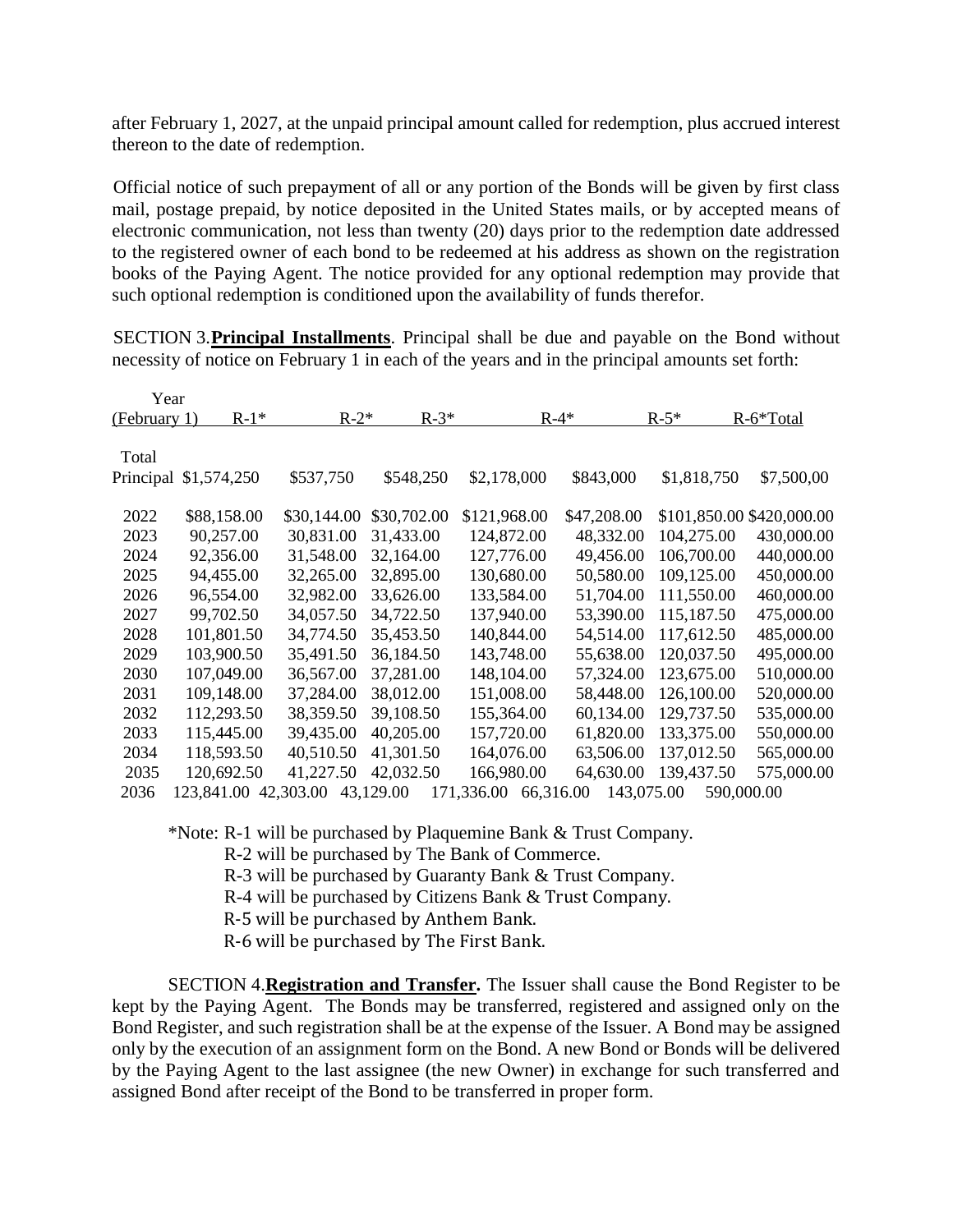SECTION 5. **Form of Bond**. The Bond and the endorsements to appear thereon shall be in substantially the following form set forth in **Exhibit A** hereto.

SECTION 6. **Execution of Bonds.** The Bonds shall be signed by the Executive Officers for, on behalf of, in the name of and under the corporate seal of the Issuer, which signatures and corporate seal may be either manual or facsimile.

SECTION 7. **Fidelity Bonds for Officers and Employees.** So long as any of the Bonds are outstanding and unpaid, the Issuer shall require all of its officers and employees who may be in a position of authority or in possession of money derived from the collection of the Tax, to obtain or be covered by a blanket fidelity or faithful performance bond, or independent fidelity bonds written by a responsible indemnity company in amounts adequate to protect the Issuer from loss.

SECTION 8. **Pledge of Revenues**. The Bonds shall be secured by and payable in principal and interest solely from an irrevocable pledge and dedication of the Revenues of the Tax. The Revenues of the Tax are hereby irrevocably and irrepealably pledged and dedicated in an amount sufficient for the payment of the principal and interest on the Bond, as they shall respectively become due and payable, and for the other purposes hereinafter set forth in this Ordinance.

SECTION 9.**Additional Parity Bonds.** All of the Bonds shall enjoy complete parity of lien on the Net Revenues of the Tax despite the fact that any of the Bonds may be delivered at an earlier date than any other of the Bonds. The Issuer, acting through its governing authority, hereby covenants that it will issue no other bonds or obligations of any kind or nature payable from or enjoying a lien on the Net Revenues of the Tax having priority over or parity with the Bonds and the Outstanding Parity Bonds, except that bonds may hereafter be issued on a parity with the Bonds and the Outstanding Parity Bonds under the following conditions:

(1) The Bonds, or any part thereof, including interest thereon and redemption premiums thereon, may be refunded and the refunding bonds so issued shall enjoy complete equality of lien with the portion of the Bonds which is not refunded, if there be any, and the refunding bonds shall continue to enjoy whatever priority of lien over subsequent issues which may have been enjoyed by the Bonds refunded; provided, however, that if only a portion of the Bonds outstanding is so refunded and the refunding bonds require total principal and interest payments during any Bond Year in excess of the principal and interest which would have been required in such Bond Year to pay the Bonds refunded thereby, then such Bonds may not be refunded without consent of the Owners of the unrefunded portion of the Bonds issued under this Bond Ordinance (provided such consent shall not be required if such refunding bonds meet the requirements set forth in clause (2) below).

(2) Additional parity bonds may also be issued on a parity with the Bonds herein authorized in this Bond Ordinance and the Outstanding Parity Bonds if all of the following conditions are met:

(i) The average annual Net Revenues of the Tax when computed for the two (2)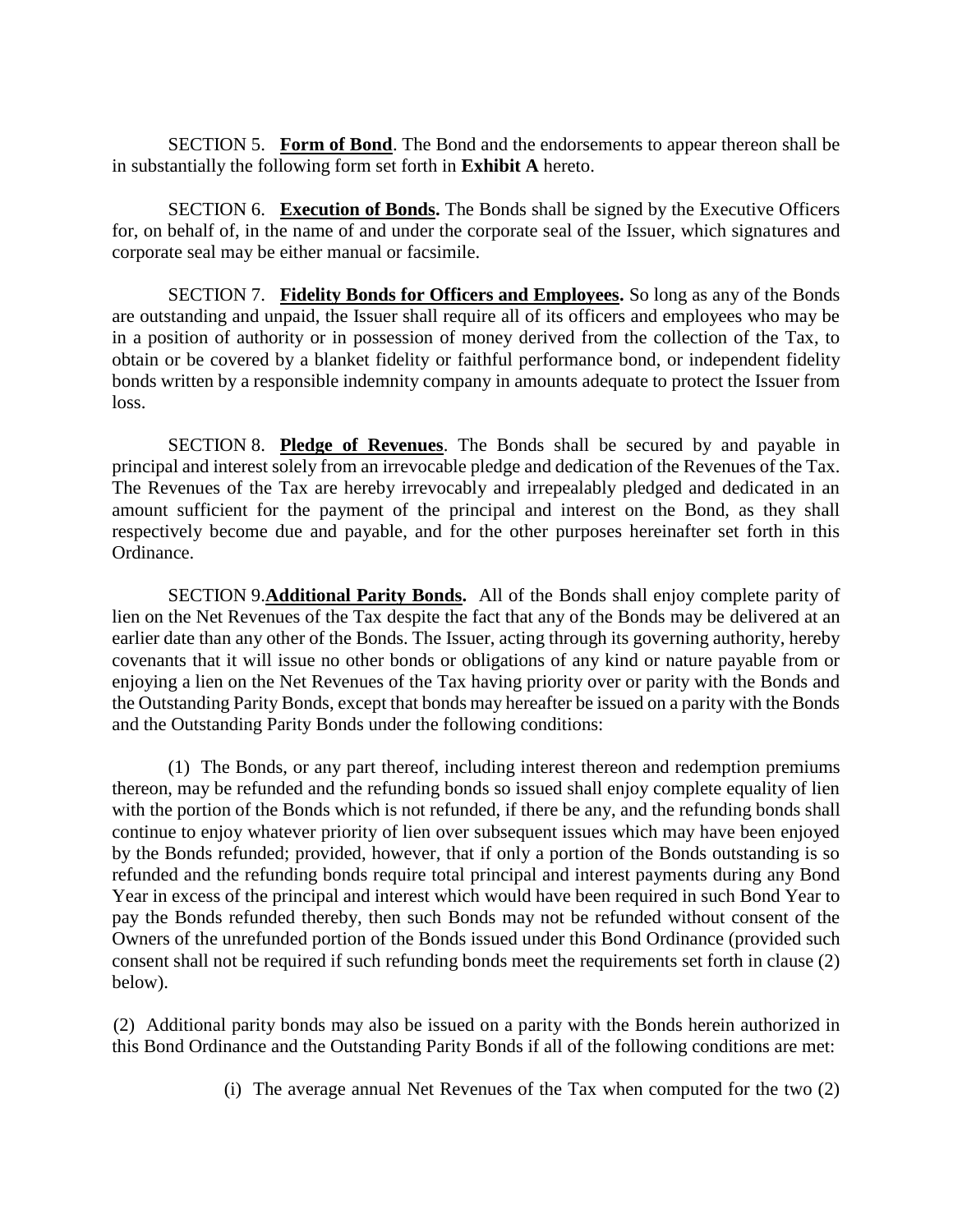completed Calendar Years immediately preceding the issuance of the additional parity bonds must have been not less than 1.50 times the highest combined principal and interest requirements for any succeeding Calendar Year period on all Bonds and the Outstanding Parity Bonds then outstanding and payable from the Sinking Fund, including any additional parity bonds theretofore issued and then outstanding

and any other bonds or other obligations whatsoever then outstanding which are payable from the Net Revenues of the Tax (but not including bonds which have been refunded or provision otherwise made for their full and complete payment and redemption) and the bonds so proposed to be issued;

(ii) The payments to be made into the various funds provided for in this Bond Ordinance must be current;

(iii) The existence of the facts required by paragraphs (i) and (ii) above must be determined and certified to by the chief financial officer of the Governing Authority, or by an independent firm of certified public accountants who have previously audited the books of the Issuer or by such successors thereof as may have been employed for that purpose; and

(iv) The additional parity bonds must be payable as to principal on February 1 of each year in which principal falls due and payable as to interest on February 1<sup>st</sup> and August  $1<sup>st</sup>$  of each year.

SECTION 10.**Flow of Funds**. In order that the principal of and the interest on the Bonds and the Outstanding Parity Bonds will be paid in accordance with their terms and for the other objects and purposes hereinafter provided, the Issuer further covenants as follows:

All Net Revenues of the Tax shall be deposited daily as the same may be collected to the credit of the Issuer, in a separate and special bank account maintained with the regularly designated fiscal agent of the Issuer and known and designated as the "2006 Sales Tax Fund" (the "Sales Tax Fund"). Out of the funds on deposit in the Sales Tax Fund, the Issuer shall first pay (if not previously withheld by the Sales Tax Collector of the Issuer) the reasonable and necessary expenses of collection and administration of the Tax. After payment of such expenses, the remaining balance of the Net Revenues of the Tax shall constitute a dedicated fund of the Issuer, from which appropriations and expenditures by the Issuer shall be made solely for the purposes designated in the proposition authorizing the levy of the Tax, including the payment of the Bonds, which Sales Tax Fund shall be administered and used in the following order of priority and for the following express purposes:

(a) The maintenance of the "Sales Tax Bond Sinking Fund" (the "Sinking Fund") sufficient in amount to pay promptly and fully the principal of and the interest on the Bonds, the Outstanding Parity Bonds and any additional *pari passu* bonds issued hereafter in the manner provided by this Bond Ordinance, as they severally become due and payable, by transferring from the Sales Tax Fund to the regularly designated fiscal agent of the Issuer, in advance on or before the 20th day of each month, a sum equal to the prorata amount of interest falling due on such bonds on the next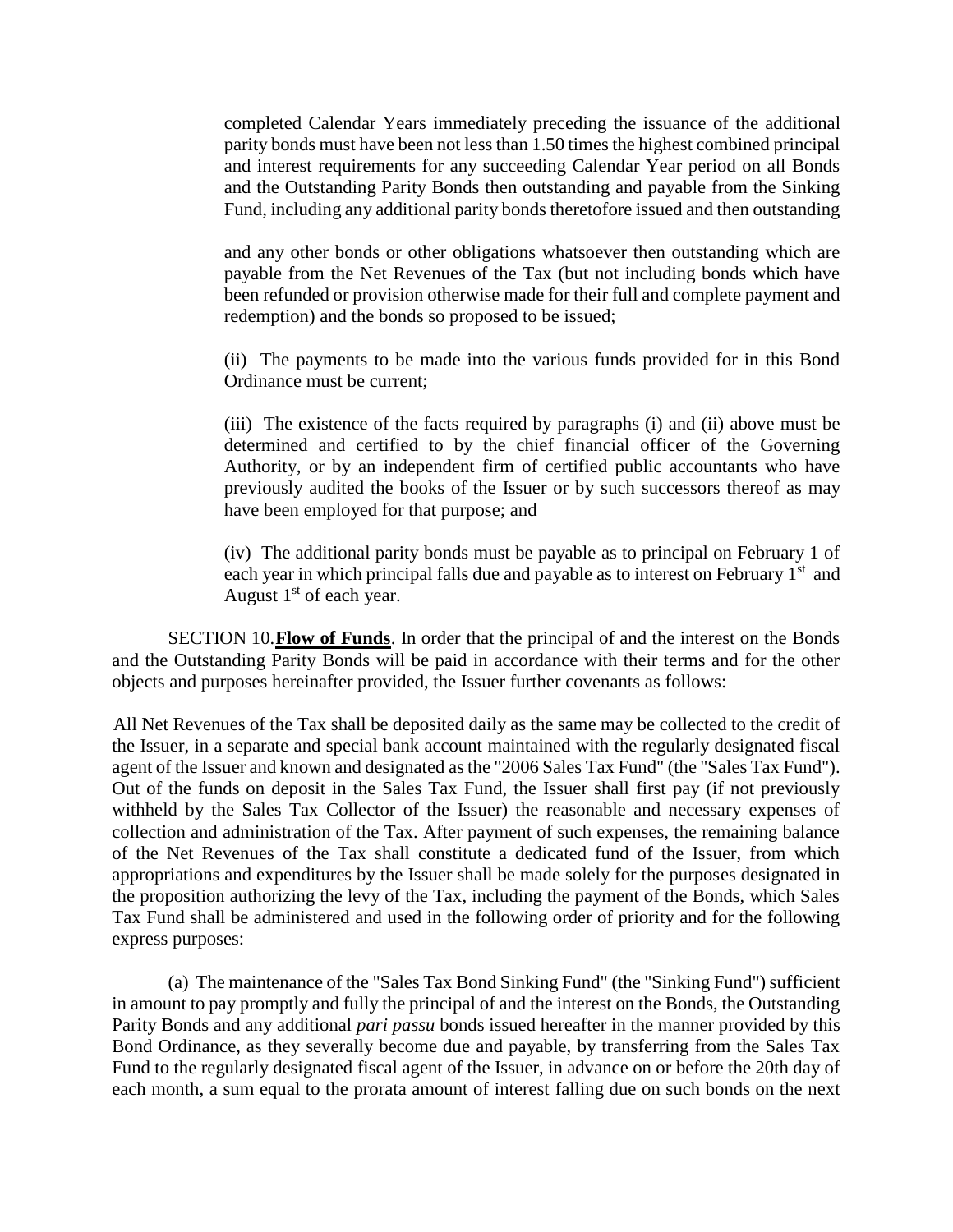Interest Payment Date and a sum equal to the prorata amount of principal falling due on such bonds on the next principal payment date. The Issuer will cause said fiscal agent bank to transfer from the Sinking Fund to the paying agent bank or banks for all bonds payable from said fund, at least three (3) days in advance of each Interest Payment Date, funds fully sufficient to pay promptly the principal and interest so falling due on such date.

(b) The maintenance of the "Sales Tax Bond Reserve Fund" (the "Reserve Fund"), previously established, which shall be maintained with the regularly designated fiscal agent bank of the Issuer and contain a separate account therein for the exclusive benefit of the Outstanding Parity Bonds (the "Series 2015 Bonds Reserve Account") and in which other accounts may be established at the option of the Issuer in connection with any future Additional Parity Bonds (each account established within the Reserve Fund being a "Reserve Account"). There shall be no Reserve Account for the Bonds, and the Bonds shall not be entitle to benefit from the funds on deposit in any Reserve Account. The money and/or investments in each Reserve Account shall be retained solely for the purpose of paying the principal of and interest on the bonds secured by such Reserve Account as to which there would otherwise be default and shall be managed pursuant to the resolution authorizing such bonds. All deposits required to be made in the Reserve Fund shall be transferred into each Reserve Account as needed on a pro rata basis; provided, however, that

no transfers shall be made from the Sinking Fund into the Reserve Fund until after the payments required under paragraph (a) above have been made.

There is hereby established the Series 2015 Bonds Reserve Account into which shall be deposited the Reserve Fund Alternative Investment (as defined in the Outstanding Parity Bond Ordinance), which will be used to satisfy the Reserve Fund Requirement for the Outstanding Parity Bonds. The Reserve Fund as funded and maintained pursuant to the Outstanding Parity Bond Ordinance shall become the Series 2015 Bonds Reserve Account, and the Series 2015 Bonds Reserve Account shall be funded and maintained as set forth in the Outstanding Parity Bond Ordinance.

Each Reserve Account shall be funded as set forth in the ordinance or ordinances creating such Reserve Account. If and to the extent that funds are withdrawn from any Reserve Account for the purpose of paying debt service coming due on the bonds secured thereby, then the amount drawn from such Reserve Account shall be replenished from the funds available after making the deposits required in Subsection (a) of this Section. If funds are withdrawn from more than one Reserve Account, then funds shall be replenished on a pro rata basis. If there is on deposit in any Reserve Account a reserve fund surety bond, insurance policy, or similar investment, then any reimbursement obligation owed by the Issuer shall be satisfied pursuant to this paragraph as though funds had been withdrawn from said Reserve Account. The replenishment or reimbursement obligation shall continue until each Reserve Account shall contain the amount required to be on deposit therein.

(c) All or any part of the moneys in the Sales Tax Fund, the Sinking Fund or the Reserve Fund shall at the written request of the Governing Authority be invested in Qualified Investments maturing in five (5) years or less, in which event all income derived from such investments shall be added to the Sales Tax Fund, with the exception that any interest earnings from invested funds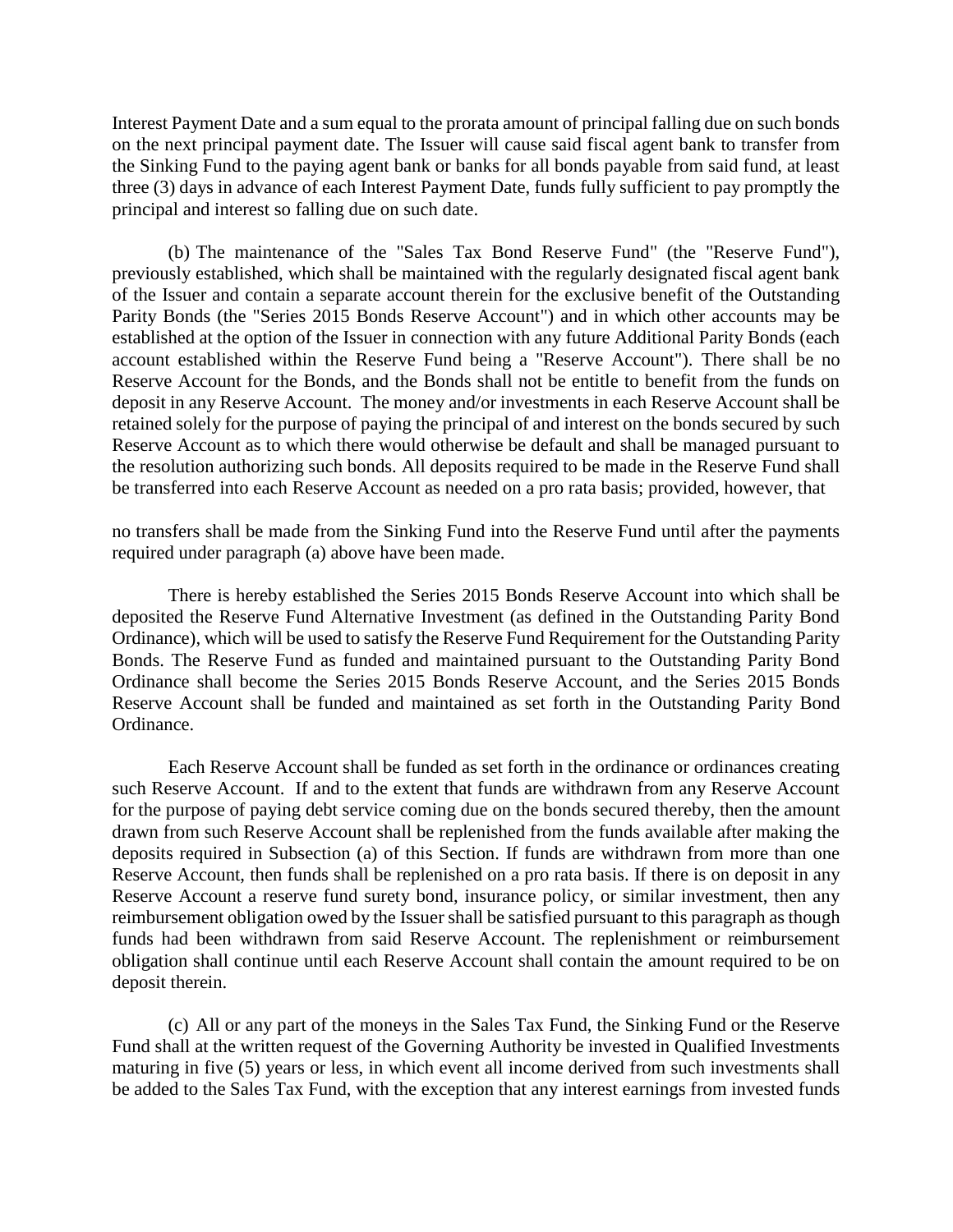of a Reserve Account shall be retained therein until an amount equal to the applicable reserve fund requirement is on deposit therein, and such investments shall, to the extent at any time necessary, be liquidated and the proceeds thereof applied to the purposes for which the Sales Tax Fund has been created.

All moneys remaining in the Sales Tax Fund on the  $20<sup>th</sup>$  day of each month in excess of all reasonable and necessary expenses of collection and administration of the Tax and after making the required payments into the Sinking Fund and the Reserve Fund for the current month and for prior months during which the required payments may not have been made shall be considered as surplus. Such surplus may be used by the Issuer for any of the purposes for which the imposition of the Tax is authorized or for the purpose of retiring bonds payable from the Tax in advance of their maturities, either by purchase of bonds then outstanding at prices not greater than the redemption prices of said bonds or by retiring such bonds at the prices and in the manner set forth in the ordinance issuing such bonds.

SECTION 10. **Issuer Obligated to Continue to Collect Tax.** The Governing Authority of the Issuer is bound under the terms and provisions of law, to levy, impose, enforce and collect the Tax and to provide for all reasonable and necessary rules, regulations, procedures and penalties in connection therewith, including the proper application of the proceeds of the Tax, until all of the Bonds have been retired as to both principal and interest. Nothing herein contained shall be construed to prevent the Issuer from altering, amending or repealing from time to time as may be necessary the Tax Ordinance providing for the levying, imposition, enforcement and collection of the Tax or any subsequent ordinance providing therefor, said alterations, amendments or repeals to be conditioned upon the continued preservation of the rights of the Owners with respect to the revenues from the Tax. The Tax Ordinance and the obligation to continue to levy, collect and allocate the Tax and to apply the revenues therefrom in accordance with the provisions of this Ordinance, shall be irrevocable until the Bonds have been paid in full as to both principal and interest, and shall not be subject to amendment in any manner which would impair the rights of the Owners from time to time of the Bonds or which would in any way jeopardize the prompt payment of principal thereof and interest thereon. More specifically, the Issuer may not discontinue or decrease the Tax or permit to be discontinued or decreased the Tax in anticipation of the

collection of which the Bonds have been issued, or in any way make any change in such Tax which would diminish the amount of the Revenues of the Tax to be received by the Issuer, until all of such Bonds shall have been retired as to both principal and interest.

SECTION 11. **Covenants of the Issuer.** In providing for the issuance of the Bonds, the Issuer does hereby covenant that it has a legal right to levy and collect the Tax, to issue the Bonds and to pledge the Revenues of the Tax, and that the Bonds will have a lien and privilege on the Revenues of the Tax as herein provided.

SECTION 12. **Issuer to Maintain Books and Records.** So long as any of the Bonds are outstanding and unpaid in principal or interest, the Issuer shall maintain and keep proper books of records and accounts separate and apart from all other records and accounts in which shall be made full and correct entries of all transactions relating to the collection and expenditure of the Revenues of the Tax, including specifically but without limitation, all reasonable and necessary costs and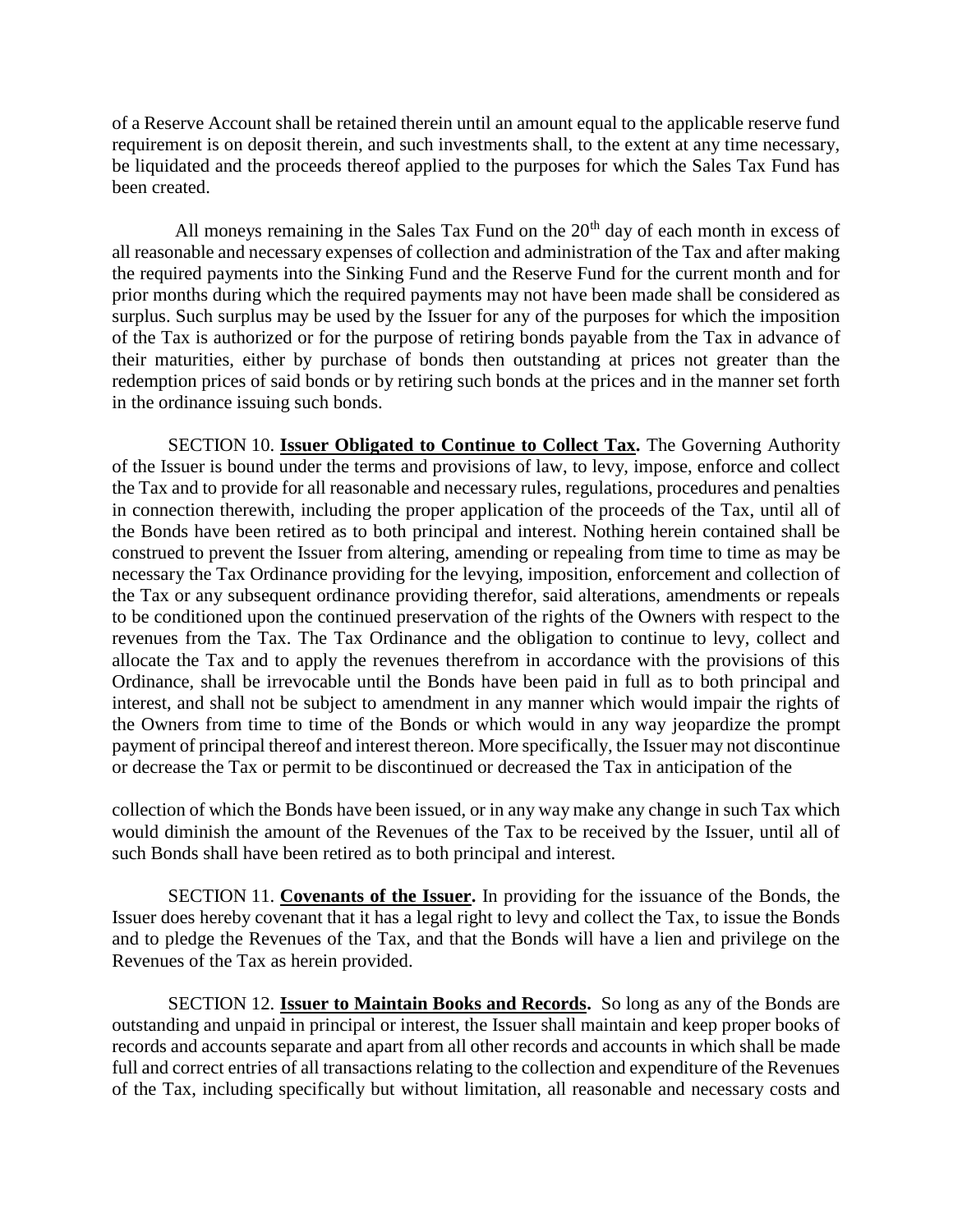expenses of collection. Not later than six (6) months after the close of each Fiscal Year, the Issuer shall cause an audit of such books and accounts to be made by the Legislative Auditor of the State of Louisiana (or his successor) or by a recognized independent firm of certified public accountants showing the receipts of and disbursements made for the account of the aforesaid Sales Tax Fund. Such audit shall be available for inspection upon request by the Owners of any of the Bonds. The Issuer further agrees that the Paying Agent and the Owners of any of the Bonds shall have at all reasonable times the right to inspect the records, accounts and data of the Issuer relating to the Tax.

SECTION 13. **Application of Proceeds.** The Executive Officers are hereby empowered, authorized and directed to do any and all things necessary and incidental to carry out all of the provisions of this Ordinance, to cause the necessary Bonds to be printed, to issue, execute and seal the Bonds, and to effect delivery thereof as hereinafter provided. The proceeds derived from the sale of the Bonds shall be deposited by the Issuer with its fiscal agent bank or banks in a special fund entitled *"Parish of Iberville Sale Tax Bonds, Series 2021- Construction Fund"* to be used only for the purpose for which the Bonds are issued, including paying any and all costs of issuance incurred in connection with the issuance of the Bonds.

SECTION 14. **Bonds Legal Obligations.** The Bonds shall constitute valid and binding obligations of the Issuer and shall be the only representations of the indebtedness as herein authorized and created.

SECTION 15. **Ordinance a Contract.** The provisions of this Ordinance shall constitute a contract between the Issuer and the Owner or Owners from time to time of the Bonds, and any such Owner or Owners may at law or in equity, by suit, action, mandamus or other proceedings, enforce and compel the performance of all duties required to be performed by this Governing Authority or the Issuer as a result of issuing the Bonds.

No material modification or amendment of this Ordinance, or of any ordinance amendatory hereof or supplemental hereto, may be made without the consent in writing of the Owners of twothirds (2/3) of the aggregate principal amount of the Bonds then outstanding; provided, however, that no modification or amendment shall permit a change in the maturity provisions of the Bonds, or a reduction in the rate of interest thereon, or in the amount of the principal obligation thereof, or affecting the obligation of the Issuer to pay the principal of and the interest on the Bonds as the same shall come due from the revenues appropriated, pledged and dedicated to the payment thereof by this Ordinance, or reduce the percentage of the Owners required to consent to any material modification or amendment of this Ordinance, without the consent of the Owners of the Bonds.

SECTION 16. **Severability; Application of Subsequently Enacted Laws.** In case any one or more of the provisions of this Ordinance or of the Bonds shall for any reason be held to be illegal or invalid, such illegality or invalidity shall not affect any other provisions of this Ordinance or of the Bonds, but this Ordinance and the Bonds shall be construed and enforced as if such illegal or invalid provisions had not been contained therein. Any constitutional or statutory provisions enacted after the date of this Ordinance which validate or make legal any provision of this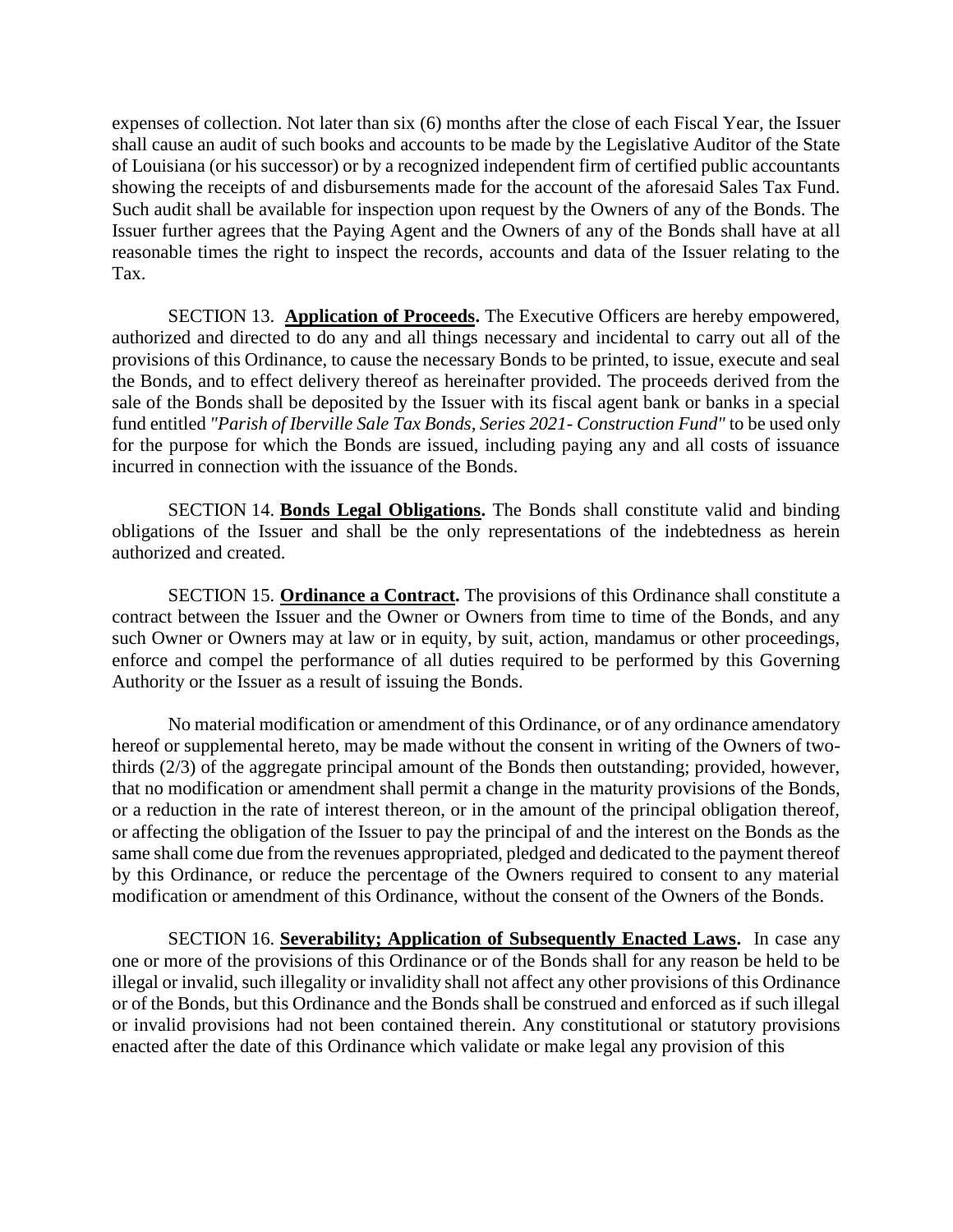Ordinance and/or the Bonds which would not otherwise be valid or legal, shall be deemed to apply to this Ordinance and to the Bonds.

SECTION 17. **Recital of Regularity.** This Governing Authority having investigated the regularity of the proceedings had in connection with the Bonds and having determined the same to be regular, the Bonds shall contain the following recital, to-wit:

> "It is certified that this Bond is authorized by and is issued in conformity with the requirements of the Constitution and statutes of this State."

SECTION 18. **Effect of Registration.** The Issuer, the Paying Agent, and any agent of either of them may treat the Owner in whose name any Bond is registered as the Owner of such Bond for the purpose of receiving payment of the principal of and interest on such Bond and for all other purposes whatsoever, and to the extent permitted by law, neither the Issuer, the Paying Agent, nor any agent of either of them shall be affected by notice to the contrary.

SECTION 19. **Notices to Owners.** Wherever this Ordinance provides for notice to Owners of Bonds of any event, such notice shall be sufficiently given (unless otherwise herein expressly provided) if in writing and mailed, first-class postage prepaid, to each Owner of such Bonds, at the address of such Owner as it appears in the Bond Register. In any case where notice to Owners of Bonds is given by mail, neither the failure to mail such notice to any particular Owner of Bonds, nor any defect in any notice so mailed, shall affect the sufficiency of such notice with respect to all other Bonds. Where this Ordinance provides for notice in any manner, such notice may be waived in writing by the Owner or Owners entitled to receive such notice, either before or after the event, and such waiver shall be the equivalent of such notice. Waivers of notice by Owners shall be filed with the Paying Agent, but such filing shall not be a condition precedent to the validity of any action taken in reliance upon such waiver.

SECTION 20. **Cancellation of Bonds.** All Bonds surrendered for payment, transfer, exchange or replacement, if surrendered to the Paying Agent, shall be promptly canceled by it and, if surrendered to the Issuer, shall be delivered to the Paying Agent and, if not already canceled, shall be promptly canceled by the Paying Agent. The Issuer may at any time deliver to the Paying Agent for cancellation any Bonds previously registered and delivered which the Issuer may have acquired in any manner whatsoever, and all Bonds so delivered shall be promptly canceled by the Paying Agent. All canceled Bonds held by the Paying Agent shall be disposed of as directed in writing by the Issuer.

SECTION 21. **Mutilated, Destroyed, Lost or Stolen Bonds.** If (1) any mutilated Bond is surrendered to the Paying Agent, or the Issuer and the Paying Agent receive evidence to their satisfaction of the destruction, loss or theft of any Bond, and (2) there is delivered to the Issuer and the Paying Agent such security or indemnity as may be required by them to save each of them harmless, then, in the absence of notice to the Issuer or the Paying Agent that such Bond has been acquired by a bona fide purchaser, the Issuer shall execute, and upon its request the Paying Agent shall register and deliver, in exchange for or in lieu of any such mutilated, destroyed, lost, or stolen Bond, a new Bond of the same maturity and of like tenor, interest rate and principal amount, bearing a number not contemporaneously outstanding. In case any such mutilated, destroyed, lost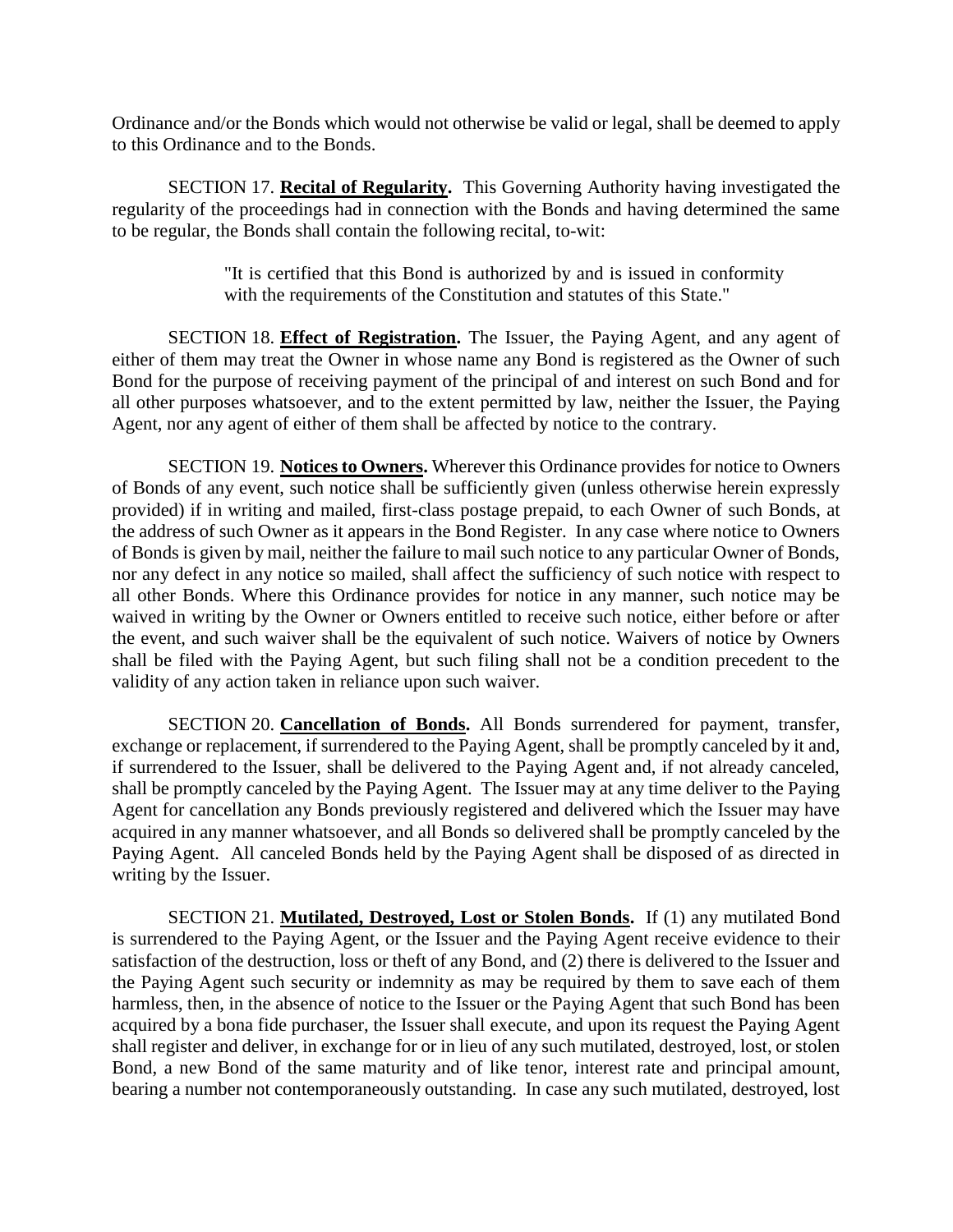or stolen Bond has become or is about to become due and payable, the Issuer in its discretion may, instead of issuing a new Bond, pay such Bond. Upon the issuance of any new Bond under this Section, the Issuer may require the payment by the Owner of a sum sufficient to cover any tax or other governmental charge that may be imposed in relation thereto and any other expenses (including the fees and expenses of the Paying Agent) connected therewith. Every new Bond issued pursuant to this Section in lieu of any mutilated, destroyed, lost or stolen bond shall constitute a replacement of the prior obligation of the Issuer, whether or not the mutilated, destroyed, lost or stolen Bond shall be at any time enforceable by anyone and shall be entitled to all the benefits of this Ordinance equally and ratably with all other Outstanding Bonds. Any additional procedures set forth in the Agreement, authorized in this Ordinance, shall also be available with respect to mutilated, destroyed, lost or stolen Bonds. The provisions of this Section

are exclusive and shall preclude (to the extent lawful) all other rights and remedies with respect to the replacement and payment of mutilated, destroyed, lost or stolen Bonds.

SECTION 22. **Discharge of Ordinance; Defeasance**. If the Issuer shall pay or cause to be paid, or there shall otherwise be paid to the Owner, the principal of and interest on the Bonds, at the times and in the manner stipulated in this Ordinance, then the pledge of the money, securities, and funds pledged under this Ordinance and all covenants, agreements, and other obligations of the Issuer to the Owner shall thereupon cease, terminate, and become void and be discharged and satisfied, and the Paying Agent shall pay over or deliver all money held by it under this Ordinance to the Issuer.

Bonds or interest installments for the payment of which money shall have been set aside and shall be held in trust (through deposit by the Issuer of funds for such payment or otherwise) at the maturity date thereof shall be deemed to have been paid within the meaning and with the effect expressed above in this Section if they are defeased in the manner provided by Chapter 14 of Title 39 of the Louisiana Revised Statutes of 1950, as amended.

SECTION 23. **Successor Paying Agent; Paying Agent Agreement.** The Issuer will at all times maintain a Paying Agent meeting the qualifications hereinafter described for the performance of the duties hereunder for the Bonds. The designation of the initial Paying Agent in this Ordinance is hereby confirmed and approved. The Issuer reserves the right to appoint a successor Paying Agent by (a) filing with the Person then performing such function a certified copy of an ordinance or Ordinance giving notice of the termination of the Agreement and appointing a successor and (b) causing notice to be given to each Owner. Every Paying Agent appointed hereunder shall at all times be a bank or trust company organized and doing business under the laws of the United States of America or of any state, authorized under such laws to exercise trust powers, and subject to supervision or examination by Federal or State authority. The Executive Officers are hereby authorized and directed to execute an appropriate Agreement with the Paying Agent for and on behalf of the Issuer in such form as may be satisfactory to said officers, the signatures of said officers on such Agreement to be conclusive evidence of the due exercise of the authority granted hereunder.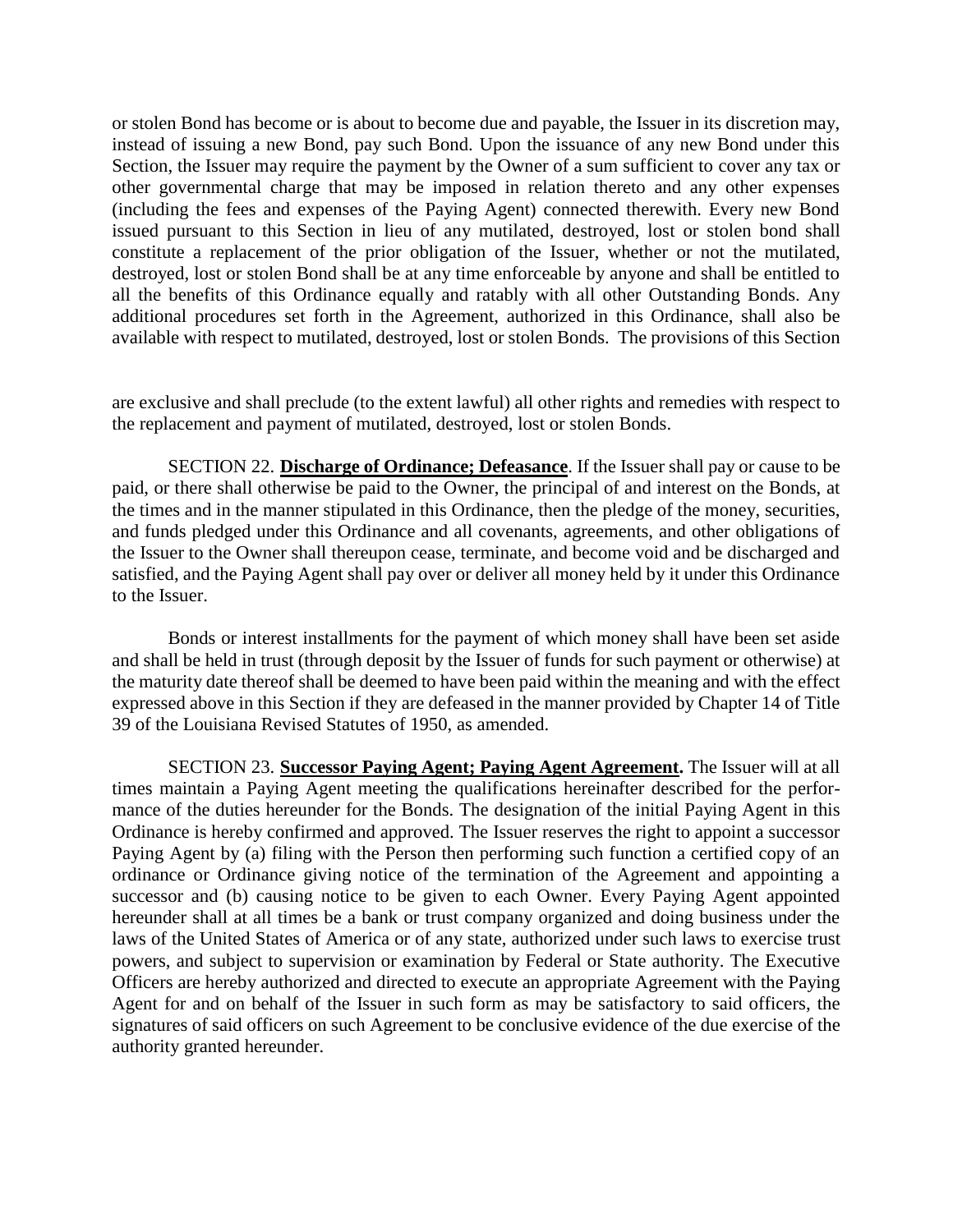SECTION 24. **Arbitrage.** The Issuer covenants and agrees that, to the extent permitted by the laws of the State of Louisiana, it will comply with the requirements of the Code in order to establish, maintain and preserve the exclusion from "gross income" of interest on the Bonds under the Code. The Issuer further covenants and agrees that it will not take any action, fail to take any action, or permit any action within its control to be taken, or permit at any time or times any of the proceeds of the Bonds or any other funds of the Issuer to be used directly or indirectly in any manner, the effect of which would be to cause the Bonds to be "arbitrage bonds" or would result in the inclusion of the interest on any of the Bonds in gross income under the Code, including, without limitation, (i) the failure to comply with the limitation on investment of Bond proceeds, (ii) the failure to pay any required rebate of arbitrage earnings to the United States of America or (iii) the use of the proceeds of the Bonds in a manner which would cause the Bonds to be "private activity bonds".

The Executive Officers are hereby empowered, authorized and directed to take any and all action and to execute and deliver any instrument, document or bond necessary to effectuate the purposes of this Section.

SECTION 25. **Disclosure Under SEC Rule 15c2-12.** It is recognized that the Issuer will not be required to comply with the continuing disclosure requirements described in the Rule 15c-2-12(b) of the Securities and Exchange Commission [17 CFR §240.15c2-12(b)].

SECTION 26. **Designation Concerning "Qualified Tax-Exempt Obligations".** The Bonds are designated as "qualified tax-exempt obligations" within the meaning of Section  $265(b)(3)(B)$  of the Code. In making this designation, the Issuer finds and determines that:

- (a) the Bonds are not "private activity bonds" within the meaning of the Code; and
- (b) the reasonably anticipated amount of qualified tax-exempt obligations which will be issued by the Issuer and all subordinate entities in calendar year 2021 does not exceed \$10,000,000.

SECTION 27. **Post-Issuance Compliance.** The Executive Officers and/or their designees are directed to establish, continue, and/or amend, as applicable, written procedures to assist the Issuer in complying with various State and Federal statues, rules and regulations applicable to the Bonds and are further authorized to take any and all actions as may be required by said written procedures to ensure continued compliance with such statues, rules and regulations throughout the term of the Bonds.

SECTION 28. **Award of Bonds**. The Purchasers, by their respective acknowledgements attached as **Exhibit B** hereto, hereby offer to purchase all of the Bonds in accordance with and pursuant to the terms of this Ordinance, and this Governing Authority hereby awards the sale of the Bonds to the Purchasers. The Bonds shall be delivered to the Purchasers upon the payment of the principal amount thereof. As a condition to the delivery of the Bonds to the Purchasers, each Purchaser will execute a standard letter, acceptable to it and the Issuer, indicating it has conducted its own analysis with respect to the Bonds and is purchasing the Bonds as a vehicle for making a commercial loan to the Issuer.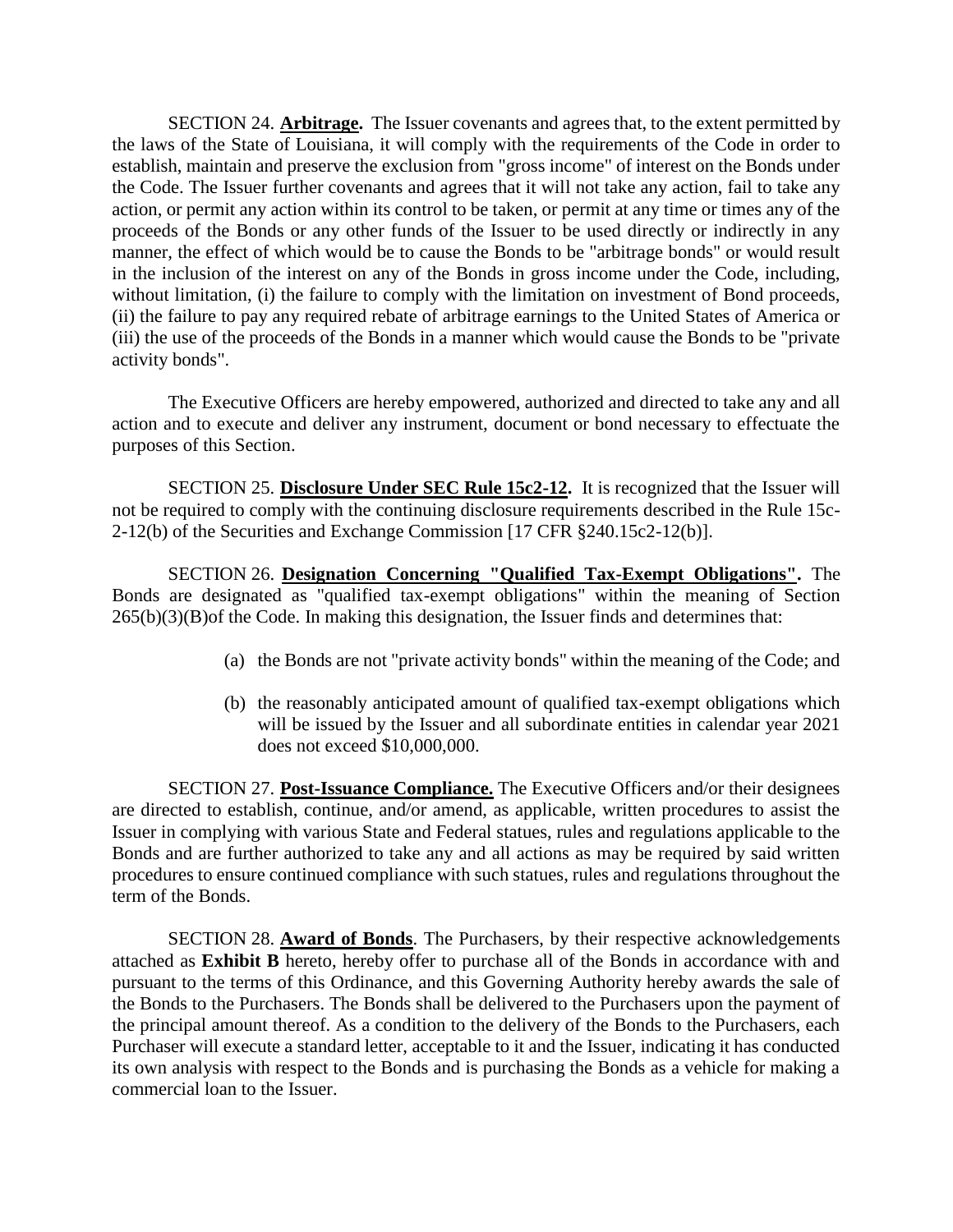SECTION 29. **Publication**. This Ordinance shall be published one time in the official journal of the Issuer. For thirty days after the date of publication, any person in interest may contest the legality of this Ordinance, any provision of the Bonds, the provisions therein made for the security and payment of the Bonds and the validity of all other provisions and proceedings relating to the authorization and issuance of the Bonds. After the said thirty days, no person may contest the regularity, formality, legality or effectiveness of this Ordinance, any provisions of the Bonds to be issued pursuant hereto, the provisions for the security and payment of the Bonds and the validity of all other provisions and proceedings relating to their authorization and issuance, for any cause whatever. Thereafter, it shall be conclusively presumed that the Bonds are legal and that every legal requirement for the issuance of the Bonds has been complied with. No court shall have authority to inquire into any of these matters after the said thirty days.

SECTION 30. **Headings.** The headings of the various sections hereof are inserted for convenience of reference only and shall not control or affect the meaning or construction of any of the provisions hereof.

SECTION 31. **Effective Date.** This Ordinance shall become effective immediately.

The foregoing ordinance which was previously introduced at the meeting of the Iberville Parish Council on April 20, 2021 and a summary thereof having been published in the official journal on April 29, 2021, the public hearing on this ordinance held on the  $25<sup>th</sup>$  day of May, 2021, at 6:00 p.m., in the Council Meeting Room, 58050 Meriam Street, Plaquemine, Louisiana, was brought up for final passage with a motion by Councilman Kelley, and seconded by Councilman Bradford, having been duly submitted to a vote, the ordinance was duly adopted by the following yea and nay vote on roll call:

YEAS: Allen, Easley, Dominique, Jackson, Smith, Pierce, Arnold, Markins, Bradford, Kelley, Vallet, Morgan.

NAYS: None. ABSTAIN: None. ABSENT: None.

The ordinance was declared adopted by the Chairman on the  $25<sup>th</sup>$  day of May, 2021.

### **ORDINANCE IPC #003-21**

### **ORDINANCE TO REGULATE TRAIL RIDES WITHIN THE UNINCORPORATED AREAS OF IBERVILLE PARISH, LOUISIANA**

 WHEREAS, one of he primary functions of parish government is to protect the health, safety and general welfare of its citizens, and in exercising its role to carry out the above, the Iberville Parish Council may utilize its police powers under the Louisiana Constitution and laws of the State of Louisiana in adopting local ordinances to protect the general public.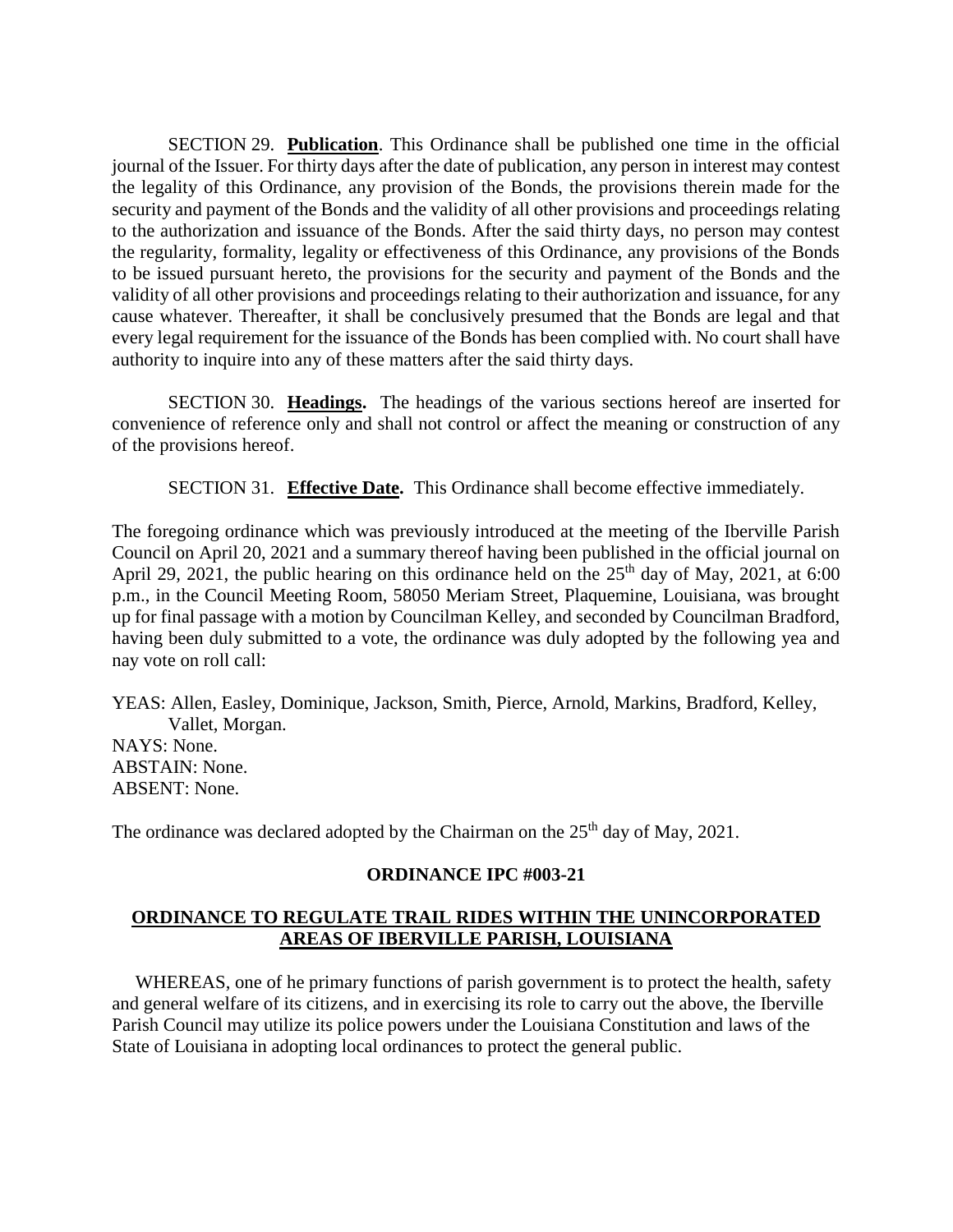WHEREAS, the intent and purpose of this ordinance is to preserve the public peace, maintain good order in the Parish and minimize the adverse impact(s) of trail rides, whether with horses or off-road vehicles, that utilize parish roadways or public parks.

WHEREAS, the following shall constitute the definitions under this ordinance:

- a) Trail ride means any gathering of ten or more persons for the purpose of riding horseback or off-road vehicle(s) along a planned course that will utilize any parish roadway or public park.
- b) Off road vehicle means any vehicle that is not licensed and registered to operate on the public roadways of the State of Louisiana or any political subdivision.
- c) Trail boss means the person who is designated as the authorized representative of the organization or entity, whether business, personal or non-profit entity, that organizes, sponsors or holds themselves out to conduct the trial ride.

 WHEREAS, any person, firm or organization that desires to operate, conduct, or sponsor a trail ride must apply for and receive a permit from the Iberville Parish Council, Office of Parish President. The permit application shall be submitted to the Parish President or designee at least forty-five (45) days prior to the planned trail ride. The application shall set forth the following information:

- 1) The name, address, and telephone number of the trail ride sponsor and the trail boss, all of which shall be included on the permit.
- 2) The date(s) and time of the proposed trail ride.
- 3) A detailed description with map attached of the proposed route for the ride each day of the event from which the trail ride shall not deviate from.
- 4) An estimate of the number of spectators, participants, and/or other persons expected to attend/accompany the trail ride event for each day it is conducted.
- 5) The application shall be signed by the Iberville Parish Sheriff reflecting that necessary arrangements have been made regarding the presence of certified law enforcement officers required for the event to ensure the peace and safety of the general public.
- 6) The trail boss shall be present at all times during the trail ride and shall be in possession of the Parish permit.
- 7) The permit application fee of \$150.00, which is non-refundable, shall be submitted to the Iberville Parish Council.
- 8) The name(s) of the individual responsible for removal all animal waste and trash from the trail ride route. A One Thousand Dollar Deposit shall be required from the applicant/sponsor to ensure removal of the animal waste and trash from the trail ride route. If the animal waste and trash are not removed from the public street(s) route within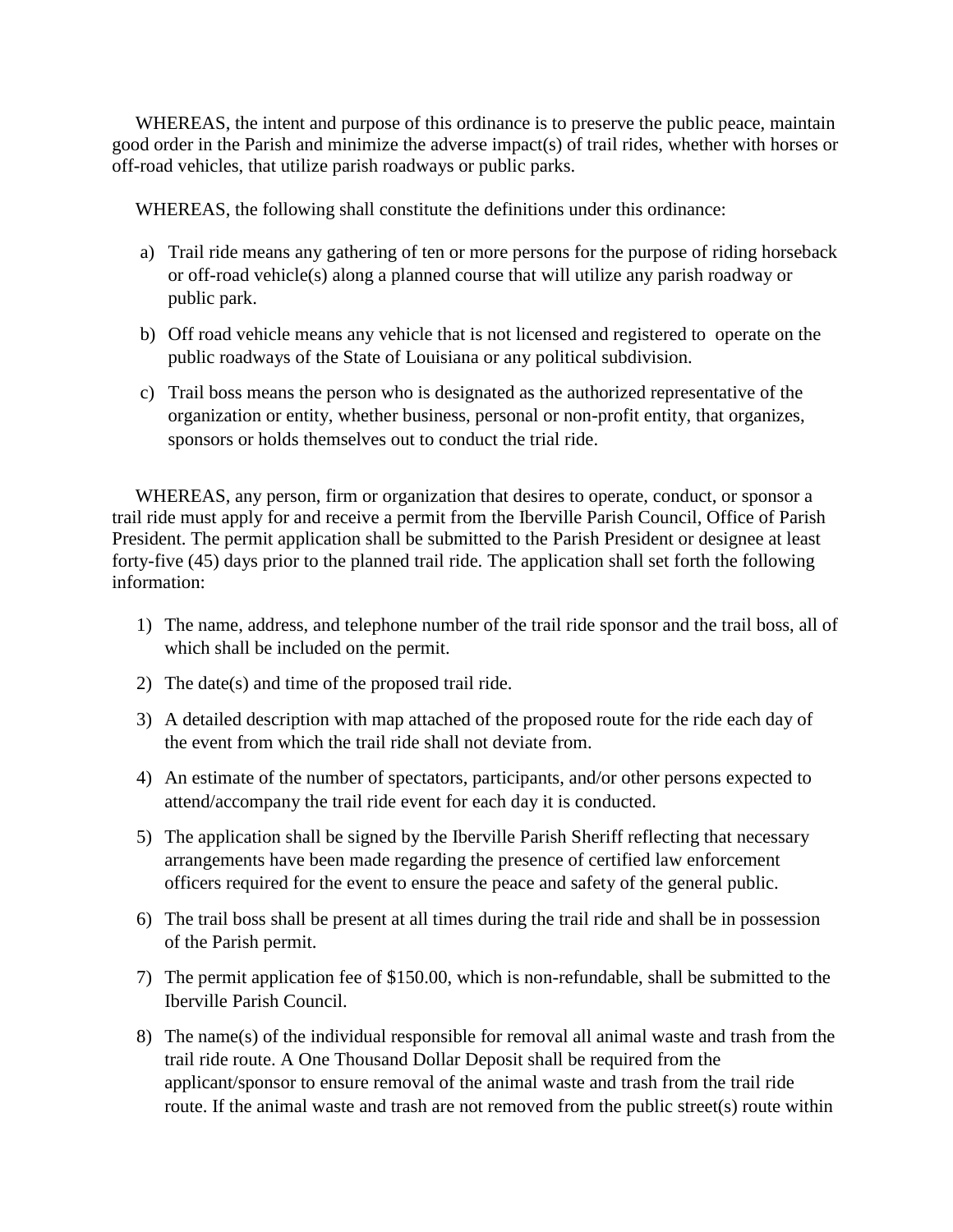twenty-four hours after completion of the trail ride, the deposit shall be forfeited to the Iberville Parish Council.

 WHEREAS, a trail ride shall NOT exceed the number of estimated participants provided for in the permit application and permit, but in NO case, shall the number of participants exceed 150 people at any time during the scheduled event.

 WHEREAS, a trial ride shall NOT be allowed to travel on Parish roadways on recognized holidays, including New Year's Eve, New Year's Day, Easter Weekend, Memorial Day weekend, Fourth of July, Labor Day weekend, Thanksgiving, Christmas Eve and Christmas Day.

 WHEREAS, the trial riders on any public roadway must yield to any emergency response unit that is responding to an emergency call for assistance.

 WHEREAS, all trail rides shall be escorted by the number of law enforcement officers in full uniform approved by the Sheriff, and the compensation of the law enforcement officers shall be the sole responsibility of the person, organization or entity which operates, conducts or sponsors the trail ride.

| Number of Participants | Number of Deputies |  |  |
|------------------------|--------------------|--|--|
| 50 or less             |                    |  |  |
| 51-100                 | 3                  |  |  |
| $101 - 150$            |                    |  |  |
| More than 150          | 5 or more          |  |  |

 WHEREAS, the following requirements shall also be mandator for all trail rides conducted in the unincorporated areas of Iberville Parish, Louisiana:

- 1) A minimum of two marked patrol units of the Iberville Parish Sheriff or other law enforcement agency shall be present with the trail ride at all times.
- 2) The trial boss shall state in the application shall be present at all times and shall be responsible for the orderly conduct of the trail ride participants.
- 3) There shall be at least one safety flag for every 30 horses or off-road vehicles participating in the trail ride, who shall each bear a flag of a conspicuous color and 3ft X 5ft in size to alert approaching motorist
- 4) Appropriate restroom facilities shall be provided, with a minimum of two portable restroom facilities on a trailer to accompany the trail ride, and a third required if the number of participants exceeds 100. The application shall include the information on the restroom provider and plans for disposal of any waste generated from the trial ride event.
- 5) The trial ride shall not commence until 30 minutes after sunrise and shall cease no later than 30 minutes prior to sunset as determined by the parish and noted on the permit.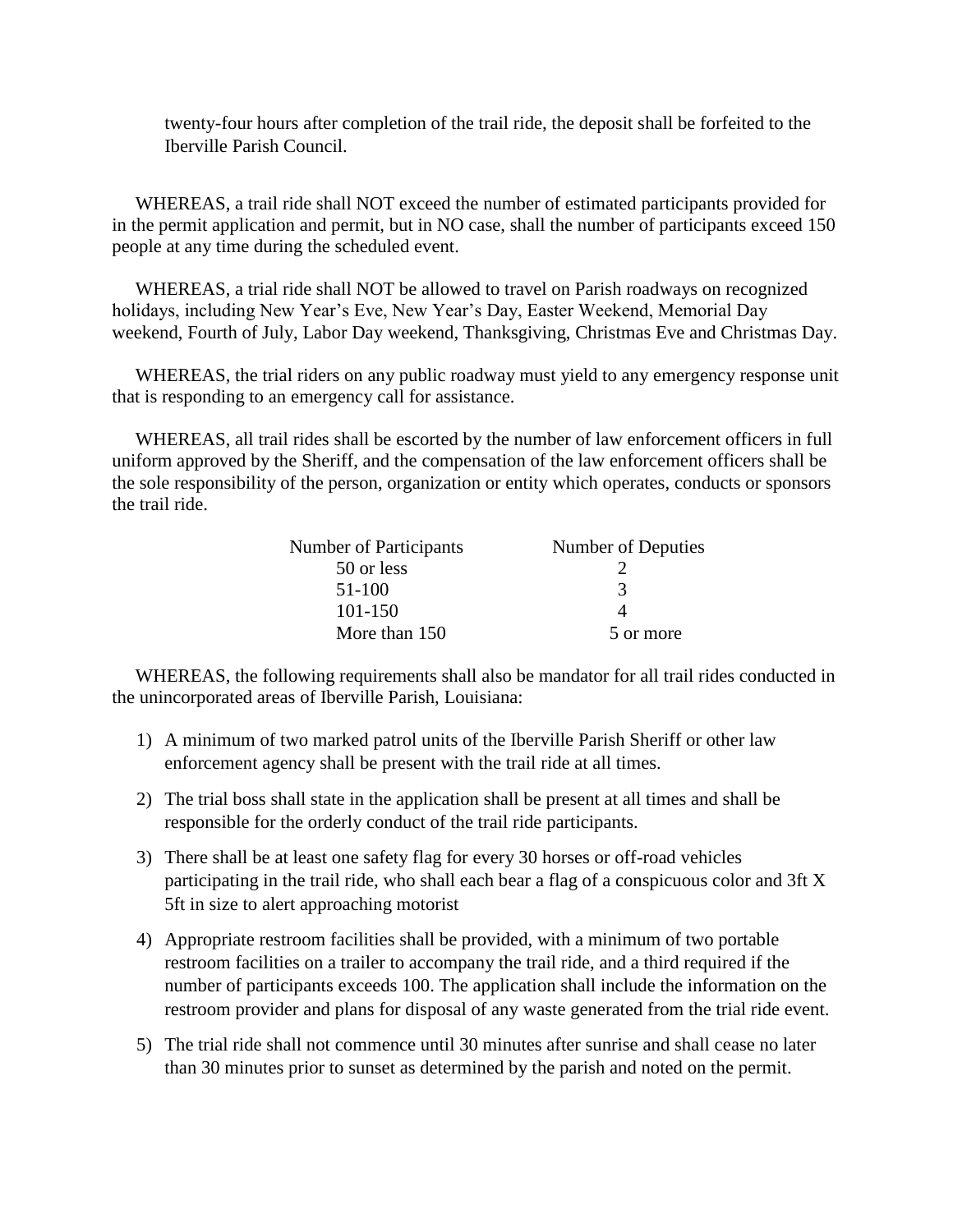- 6) All food/drink concessionaries or any mobile food vehicle accompanying the trail ride shall not park within the road right of way and shall have obtained the required food and drink permits require by state and local law and shall be registered with the Iberville Parish Sales & Use Tax Department.
- 7) Trash containers shall be provided by the trail boss or organizer or sponsor, and litter by any participant is strictly prohibited.
- 8) All trail ride participants shall proceed in an orderly and controlled fashion and there shall be no racing of any kind during the trail ride or otherwise on any public roadway.
- 9) No participant shall ride or stop on any private property along the route without the express consent of the property owner.
- 10) The trail boss and/or organizer or sponsor shall ensure and be responsible that the necessary amount of food and clean water are provided to any horse(s) that are in the trail ride and ensure that horse tack is appropriate.
- 11) All participants/riders shall begin the trail ride at the starting point stated in the permit and no riders shall join the trail ride after that time.

 WHEREAS, the person, organizer, or sponsor who is seeking to have the trail ride shall submit to the Parish proof of general liability insurance in connection with the trail ride in an amount not less that One Million Dollars (\$1,000,000.00) and shall name the Iberville Parish government and the Iberville Parish Sheriff as additional insured, and shall provide a certificate of insurance to the said Parish and Sheriff prior to the issuance of the trail ride permit.

 WHEREAS, it shall be unlawful for any person, organization, organizer or sponsor, acting alone on in concert with any other person, to operate, sponsor, or participate in a trail ride, as defined herein, without first securing a permit from the Iberville Parish Government. Furthermore, it shall be unlawful for any person to violate any of the conditions and provisions specified in this ordinance. Any violation of this Ordinance hereby establishing the regulation of trail rides shall constitute a criminal violation and shall be punishable as follows: the violator shall be fined not less that \$500.00 nor more than \$1000.00, imprisoned for not more than thirty days or both.

 WHEREAS, all ordinances or parts thereof in conflict with this ordinance are hereby repealed.

 Should any provision of this ordinance, or the application thereof, be held invalid, such invalidity shall not affect the validity of the remaining portions of this ordinance.

The foregoing ordinance which was previously introduced at the meeting of the Iberville Parish Council on April 20, 2021 and a summary thereof having been published in the official journal on April 29, 2021, the public hearing on this ordinance held on the  $25<sup>th</sup>$  day of May, 2021, at 6:00 p.m., in the Council Meeting Room, 58050 Meriam Street, Plaquemine, Louisiana, was brought up for final passage with a motion by Councilman Kelley, and seconded by Councilman Bradford,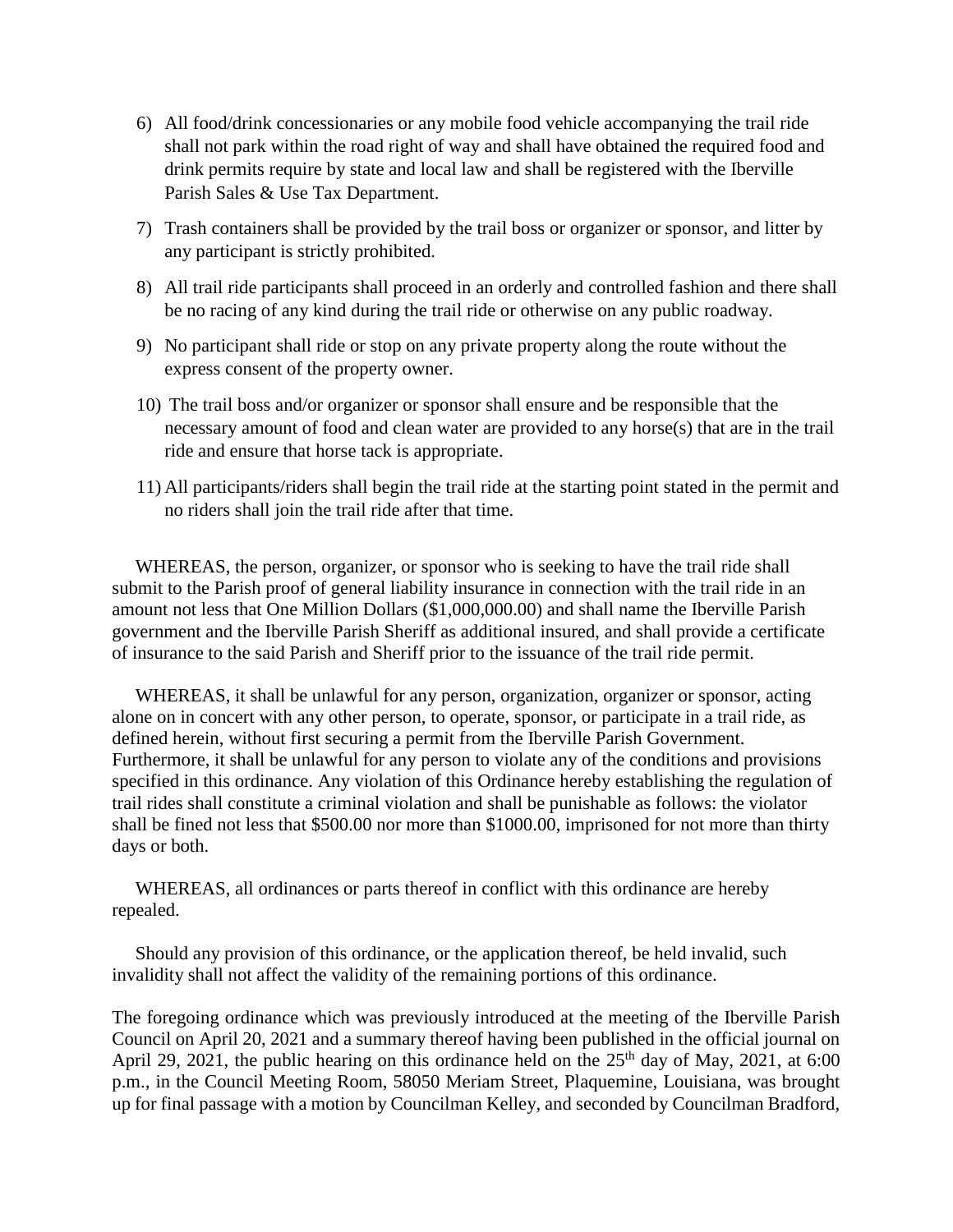having been duly submitted to a vote, the ordinance was duly adopted by the following yea and nay vote on roll call:

YEAS: Allen, Easley, Dominique, Jackson, Smith, Pierce, Arnold, Markins, Bradford, Kelley, Vallet, Morgan. NAYS: None. ABSTAIN: None. ABSENT: None.

The ordinance was declared adopted by the Chairman on the 25<sup>th</sup> day of May, 2021.

# **ORDINANCE IPC #004-21**

# **ORDINANCE CREATING AND ESTABLISHING THE MAGNOLIA POWER LLC INDUSTRIAL AREA WITHIN IBERVILLE PARISH**

WHEREAS, pursuant to La. R.S. 33:130.11 *et seq.* and subject to the written approval of at least fifty-one percent in interest of landowners, a parish governing authority may establish industrial areas composed of territory wholly within parish boundaries and outside the boundaries of any municipality.

WHEREAS, the Iberville Parish Council, acting as the governing authority of the Parish of Iberville, State of Louisiana, has received a petition of more than fifty-one percent in interest of landowners requesting that the Iberville Parish Council, create and establish an industrial area to be known as the Magnolia Power LLC Industrial Area comprised of and including all of the property described on Exhibit "A" attached hereto and as shown on the boundary surveys attached hereto as Exhibit "B".

WHEREAS, the property compromising the Magnolia Power LLC Industrial Area shall be utilized exclusively for industrial purposes or is primarily suited for industrial development.

WHEREAS, pursuant to the foregoing, the Magnolia Power LLC Industrial Area is hereby created and established by the Iberville Parish Council in accordance with La. R.S. 33:130.11 *et seq.,* and the Iberville Parish Council Clerk is instructed to file a certified copy of the legal description and boundary survey of the Magnolia Power LLC Industrial Area along with this Ordinance in both the mortgage and conveyance records of the Parish of Iberville, State of Louisiana.

WHEREAS, the Iberville Parish Council Clerk is further instructed to furnish a certified copy of this Ordinance to Magnolia Power LLC and the Iberville Parish Assessor's Office and to request that the Iberville Parish Assessor duly note the action of this Iberville Parish Council in the records of such office.

WHEREAS, the Iberville Parish Council Clerk is further instructed to provide a certified copy of this Ordinance to the Louisiana Department of Commerce and Industry designating the Magnolia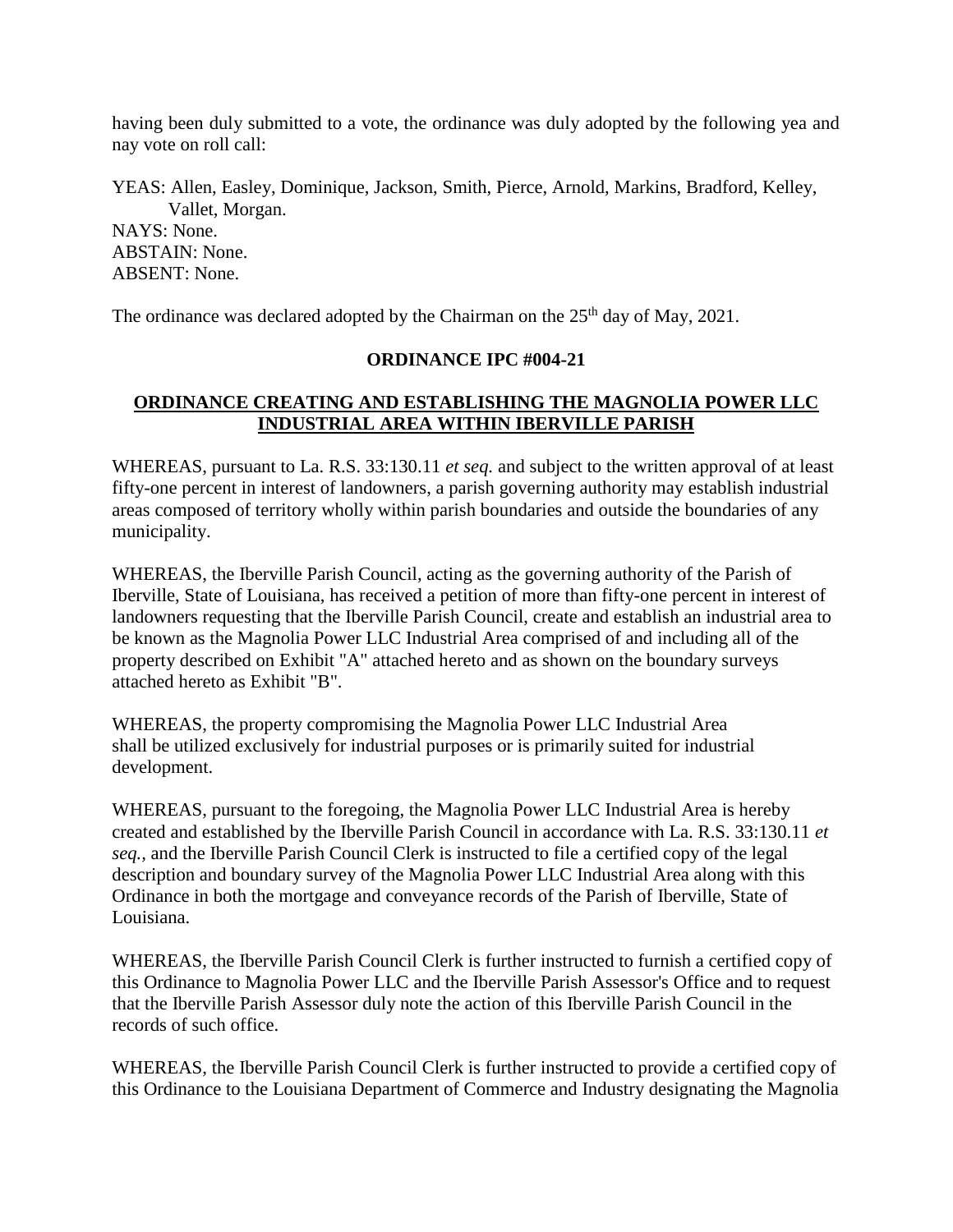Power LLC Industrial Area as an approved industrial Area in the Parish of Iberville, State of Louisiana.

WHEREAS, no portion of the Magnolia Power LLC Industrial Area may be included within a special services district for the purpose of construction and cleaning of streets, roads, street lighting, sewer and sewage works, fire protection, waterworks, or garbage and refuse collection; *provided, however,* that any industry located within the Magnolia Power LLC Industrial Area, individually or as a group, may furnish and maintain such services as needed and, if furnished and maintained, shall file an annual affidavit with the Iberville Parish Council Clerk so stating that such services are being provided within the Magnolia Power LLC Industrial Area.

WHEREAS, no industry located or to be located within the boundaries of the Magnolia Power LLC Industrial Area shall have any of the privileges or immunities set forth in this Ordinance or provided by Louisiana law unless and until such industry files with the Iberville Parish Council Clerk a duly executed agreement to notify the Iberville Parish Council in writing immediately upon the discontinuance of the furnishing and maintenance of any of the services by such industry that were previously set forth in an annual affidavit filed with the Iberville Parish Council and to allow inspection by the Iberville Parish Council (or any designee thereof) of the areas and/or facilities on which such industry certifies by affidavit to be furnishing and maintaining any or all of the services enumerated above. Such inspections shall be made at reasonable times and intervals and shall be limited to the observation of the areas and/or facilities pertinent to the services which the industry certifies to be furnishing and maintaining. Any such affidavit filed by any industry within the Magnolia Power LLC Industrial Area shall be filed by the Iberville Parish Council Clerk with the Iberville Parish Assessor's Office.

WHEREAS, this Ordinance shall in no way impair or restrict any agreement between industry(ies) located within the Magnolia Power LLC Industrial Area and the Iberville Parish Council for mutual fire protection that may be necessary in grave emergencies.

BE IT ORDAINED BY THE IBERVILLE PARISH COUNCIL as follows: "That the Magnolia Power LLC Industrial Area as identified on the attached map and property description be and is hereby approved in accordance with the terms and provisions as contained here."

The foregoing ordinance which was previously introduced at the meeting of the Iberville Parish Council on April 20, 2021 and a summary thereof having been published in the official journal on April 29, 2021, the public hearing on this ordinance held on the  $25<sup>th</sup>$  day of May, 2021, at 6:00 p.m., in the Council Meeting Room, 58050 Meriam Street, Plaquemine, Louisiana, was brought up for final passage with a motion by Councilman Kelley, and seconded by Councilman Bradford, having been duly submitted to a vote, the ordinance was duly adopted by the following yea and nay vote on roll call:

YEAS: Allen, Easley, Dominique, Jackson, Smith, Pierce, Arnold, Markins, Bradford, Kelley, Vallet, Morgan. NAYS: None. ABSTAIN: None. ABSENT: None.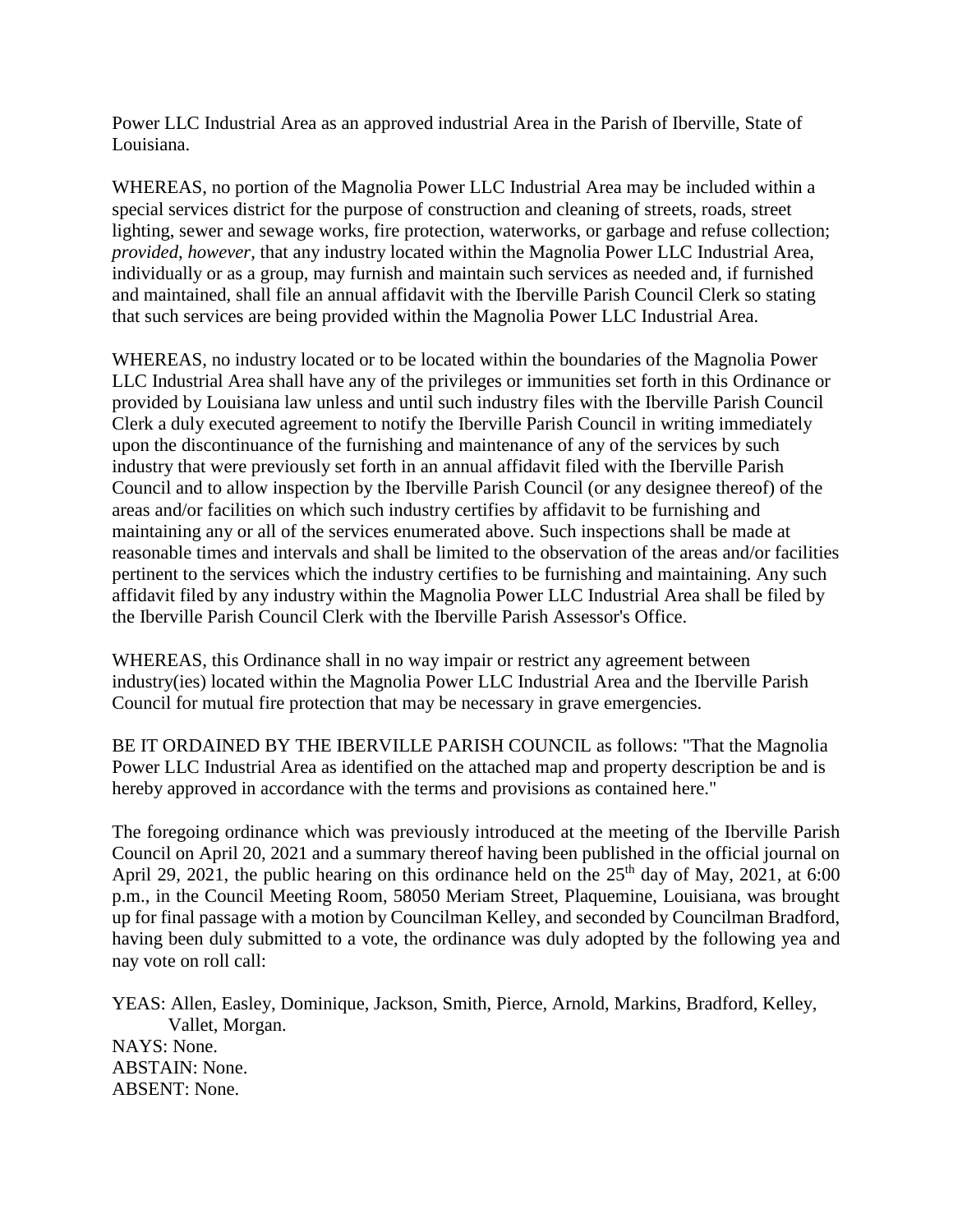The ordinance was declared adopted by the Chairman on the  $25<sup>th</sup>$  day of May, 2021.

# **ORDINANCE IPC #005-21**

# **ORDINANCE TO DESIGNATE THE OFFICE OF LOUISIANA STATE FIRE MARSHAL TO INVESTIGATE SUSPECTED ARSON AND SUSPICIOUS FIRES AND FIRE RELATED FATALITIES IN THE UNINCORPORATED AREAS OF IBERVILLE PARISH**

WHEREAS, the Louisiana Office of State Fire Marshal has as its mission to investigate and conduct thorough and complete investigations into the cause and origin of fires throughout the State of Louisiana.

WHEREAS, the Louisiana Office of State Fire Marshal is committed to combat the crime of arson and fraud through investigations, education, arrest and prosecution of offenders.

WHEREAS, the Louisiana Office of State Fire Marshal maintains a repository for burn injury reporting, convicted arson offender registration and investigations of arson and suspicious fires throughout the State of Louisiana.

WHEREAS, the Louisiana Office of State Fire Marshal maintains an "Accelerant Detection Canine Unit" in which the specially trained dogs can detect flammable liquids at a fire scent aiding the investigators in quick detection of arson and suspicious fires.

WHEREAS, the Louisiana Office of State Fire Marshal supports a statewide "Arson Hot Tip Online" for anyone to report information regarding arson, suspicious fires or explosive device anywhere in the State of Louisiana.

WHEREAS, the Iberville Parish Council, recognizes the importance of trained experts to properly and completely investigate arson fires, suspicious fires and fatalities related to fires.

WHEREAS, the Louisiana Office of State Fire Marshal is an official fire investigative agency for the State of Louisiana and is designated to investigate any fire within the unincorporated area of Iberville Parish.

NOW, THEREFORE, BE IT ORDAINED BY THE IBERVILLE PARISH COUNCIL as follows: That the fire departments under the supervision and direction of the Iberville Parish Council provide invaluable services to the residents of Iberville Parish for fire protection and fire fighting services.

BE IT FURTHER ORDAINED BY THE IBERVILLE PARISH COUNCIL, that the Iberville Parish Council hereby designates the Louisiana Office of State Fire Marshal as the agency to assist all fire departments within the unincorporated areas of Iberville Parish, Louisiana in the investigation of all fires, arson fires, suspicious fires, fatalities caused by fire, and explosive investigations.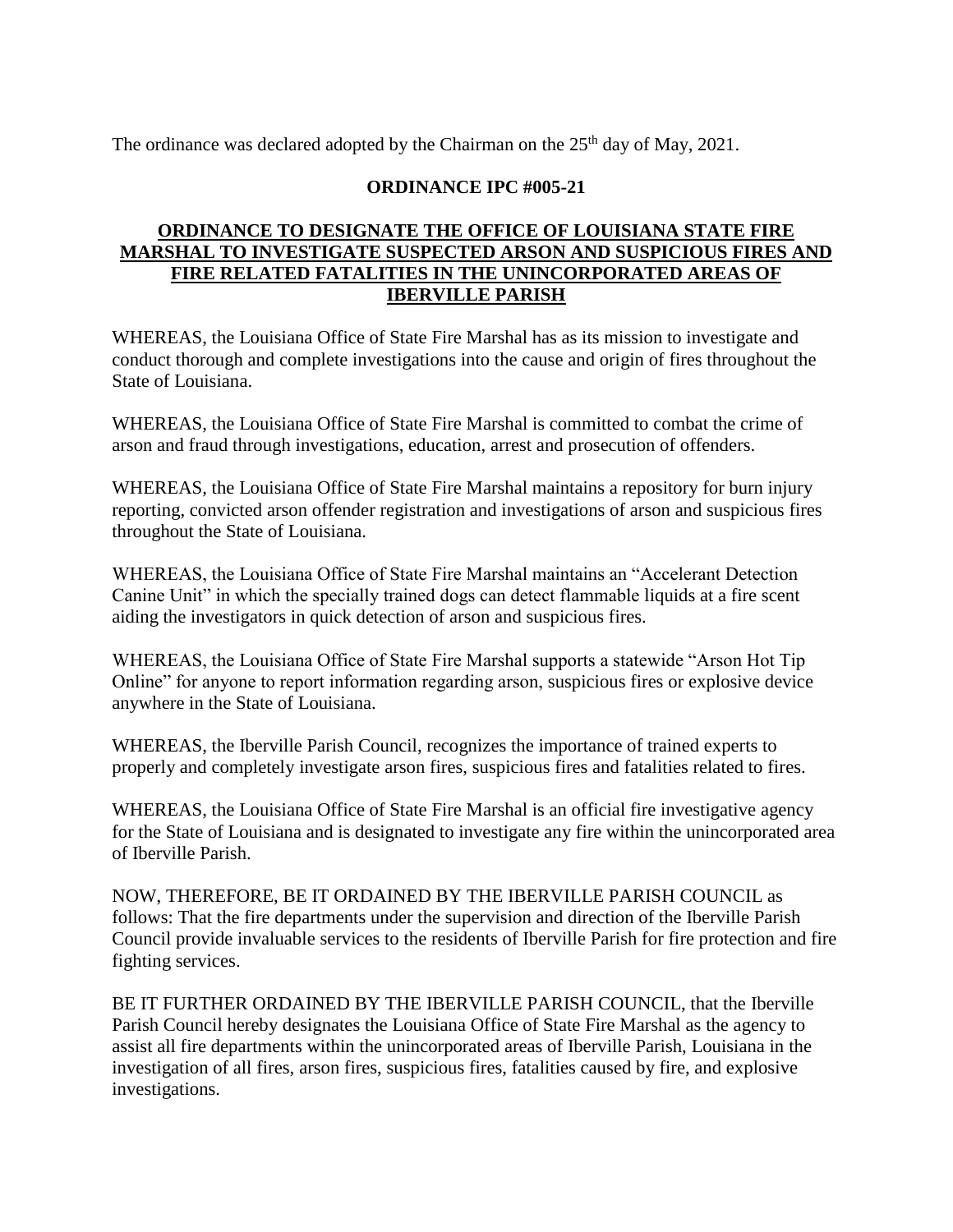The foregoing ordinance which was previously introduced at the meeting of the Iberville Parish Council on April 20, 2021 and a summary thereof having been published in the official journal on April 29, 2021, the public hearing on this ordinance held on the  $25<sup>th</sup>$  day of May, 2021, at 6:00 p.m., in the Council Meeting Room, 58050 Meriam Street, Plaquemine, Louisiana, was brought up for final passage with a motion by Councilman Kelley, and seconded by Councilman Bradford, having been duly submitted to a vote, the ordinance was duly adopted by the following yea and nay vote on roll call:

YEAS: Allen, Easley, Dominique, Jackson, Smith, Pierce, Arnold, Markins, Bradford, Kelley, Vallet, Morgan. NAYS: None. ABSTAIN: None. ABSENT: None.

The ordinance was declared adopted by the Chairman on the  $25<sup>th</sup>$  day of May, 2021.

### NEW BUSINESS

- A) Introduction of Ordinances
	- 1) Ordinance to formally abandon a portion of Bellmont Lane and to accept donation of servitude for cul-de-sac right of way from Kimball Properties, LLC
	- 2) Ordinance to formally abandon Troxclair Road

Upon a motion by Councilman Dominique, seconded by Councilman Arnold, it was moved that a public hearing be held on Tuesday, June 15, 2021 at 6:00 p.m. on the introduced ordinances.

The motion having been duly submitted to a vote, was duly adopted by the following yea and nay votes on roll call:

YEAS: Allen, Easley, Dominique, Jackson, Smith, Pierce, Arnold, Markins, Bradford, Kelley, Vallet, Morgan.

NAYS None. ABSTAIN: None. ABSENT: None.

The motion was declared adopted by the Chairman on May 25, 2021.

### RESOLUTION COMMITTEE REPORT

The Resolution Committee met on Tuesday, May 25, 2021 at 6:57 p.m., followed by the roll call with the following Resolution Committee Members only in attendance: Smith, Vallet, Pierce, Arnold, Kelley, Markins, Jackson, Morgan, Dominique.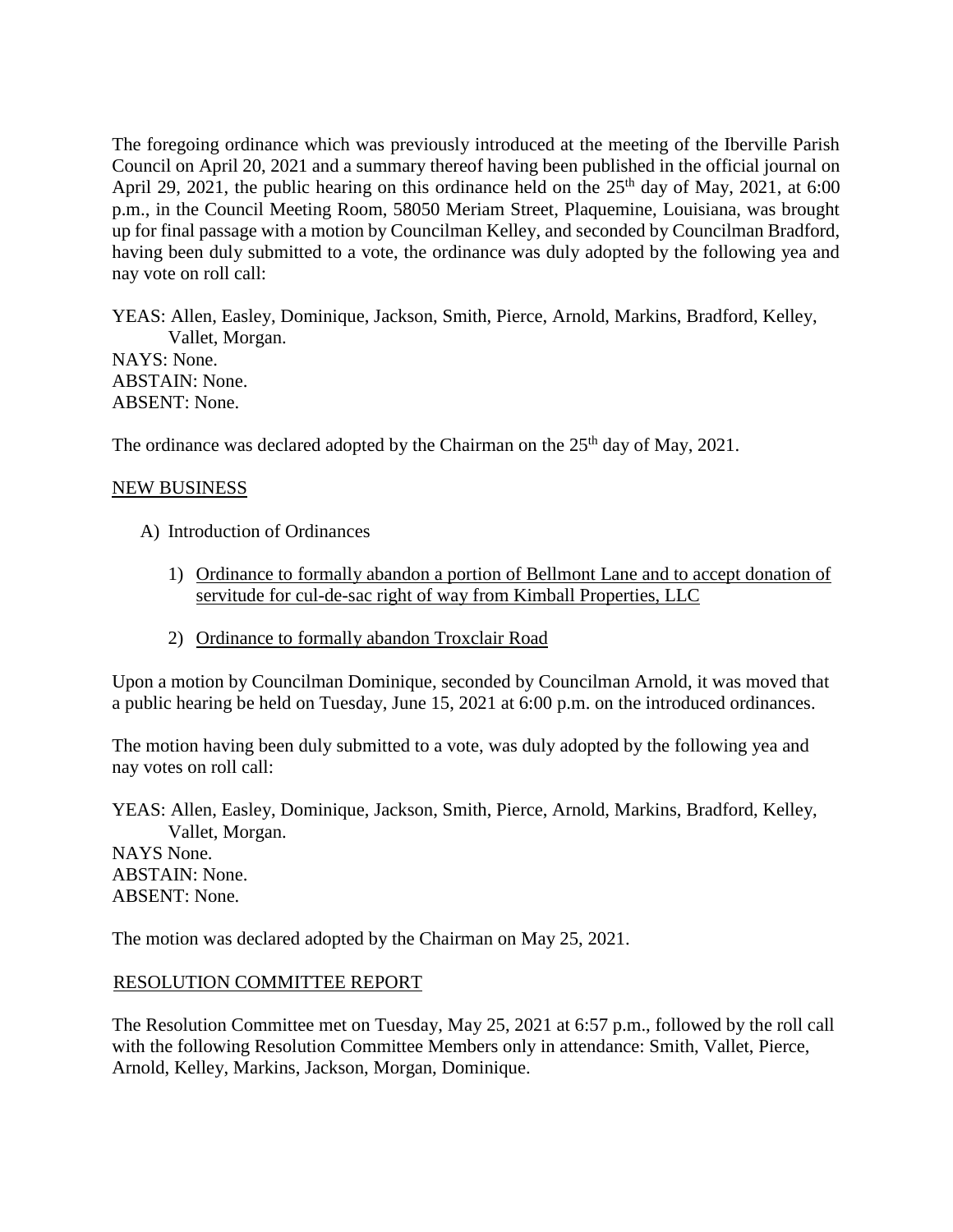Absent: None.

The following resolutions were read aloud by Mr. Songy:

A) Resolution providing for canvassing the returns and declaring the results of the Special Election held in the Parish of Iberville, State of Louisiana, on Saturday, April 24, 2021 to authorize the renewal of a special tax therein

There were no questions from the Council or the public for this resolution.

- B) Resolution of the Iberville Parish Council approving Shintech Louisiana, LLC for participation in the Industrial Tax Exemption Program in Iberville Parish, Louisiana (Application #20210068 - ITE - \$50,000,000.00)
- C) Resolution of the Iberville Parish Council approving Shintech Louisiana, LLC for participation in the Industrial Tax Exemption Program in Iberville Parish, Louisiana (Application #20210069-ITE - \$30,000,000.00)
- D) Resolution of the Iberville Parish Council approving Shintech Louisiana, LLC for participation in the Industrial Tax Exemption Program in Iberville Parish, Louisiana (Application #20210070-ITE - \$1,164,805,000.00)

Ms. Les Ann Kirkland registered to speak in opposition to Resolutions B,C,D. She stated the amount Shintech will be exempt from is an amount they do not deserve, and the loss of sales tax income is not what Iberville Parish deserves. She stated this company has had a number of violations. She believes we are owed that money legitimately and it could be used for the betterment of Iberville Parish's residents.

Mr. Luke Avants registered to speak in opposition to Resolutions B, C, D. He stated he is against supporting foreign owned companies coming into our country and they should be charged to come into the Parish, not exempted.

Councilman Kelley made a recommendation to forward the resolutions to the regular meeting, seconded by Councilman Bradford. The recommendation having been duly submitted to a vote was duly adopted by the following yea and nay votes on roll call by Resolution Committee Members only:

YEAS: Smith, Vallet, Pierce, Arnold, Kelley, Markins, Jackson, Morgan, Dominique. NAYS: None. ABSTAIN: None. ABSENT: None.

The recommendation was declared adopted by the Chairman to forward the resolutions to the regular meeting.

### DURING THE REGULAR MEETING: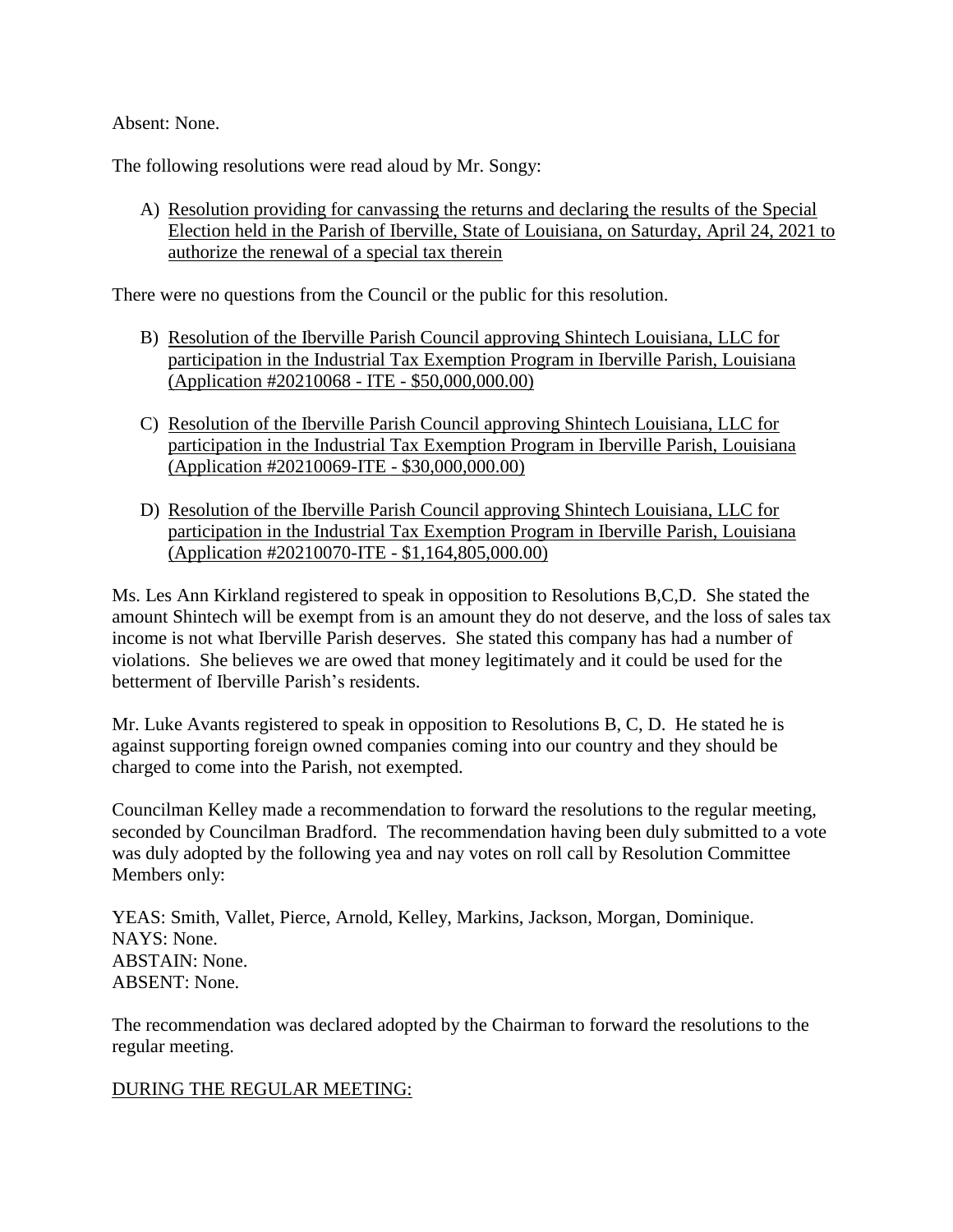#### **RESOLUTION IPC#2021-010**

# **RESOLUTION PROVIDING FOR CANVASSING THE RETURNS AND DECLARING THE RESULTS OF THE SPECIAL ELECTION HELD IN THE PARISH OF IBERVILLE, STATE OF LOUISIANA, ON SATURDAY, APRIL 24, 2021, TO AUTHORIZE THE RENEWAL OF A SPECIAL TAX THEREIN**

The following resolution was introduced by Councilman Kelley, and seconded by Councilman Bradford.

BE IT RESOLVED by the Iberville Parish Council (the "Governing Authority"), acting as the governing authority of the Parish of Iberville, State of Louisiana (the "Parish"), that:

SECTION 1. Canvass. This Governing Authority does now proceed in open and public session to examine the official tabulations of votes cast at the special election held in the Parish of Iberville, State of Louisiana, on SATURDAY, APRIL 24, 2021 (the "Election"), to authorize the renewal of a special tax therein pursuant to the following proposition (the "Proposition"):

# PROPOSITION (MILLAGE RENEWAL)

Shall the Parish of Iberville, State of Louisiana (the "Parish"), continue to levy a tax of three (3) mills on all the property subject to taxation in the Parish (an estimated \$2,200,000 reasonably expected at this time to be collected from the levy of the tax for an entire year), for a period of ten (10) years, commencing with the year 2023 and ending in the year 2032, for the purpose of continuing support of the maintenance, operation, and capital expenditures necessary to administer the parishwide recreational program in the Parish, and further authorized should the proposition carry, to levy and collect said tax?

This Governing Authority does further proceed to examine and canvass the returns of the Election thereof.

SECTION 2. Election Results. According to the official certified tabulation of votes cast at said Election, there was a total of **1,514** votes cast **IN FAVOR OF** the Proposition and a total of **1,311** votes cast **AGAINST** the Proposition, resulting in a majority of **203** votes cast **IN**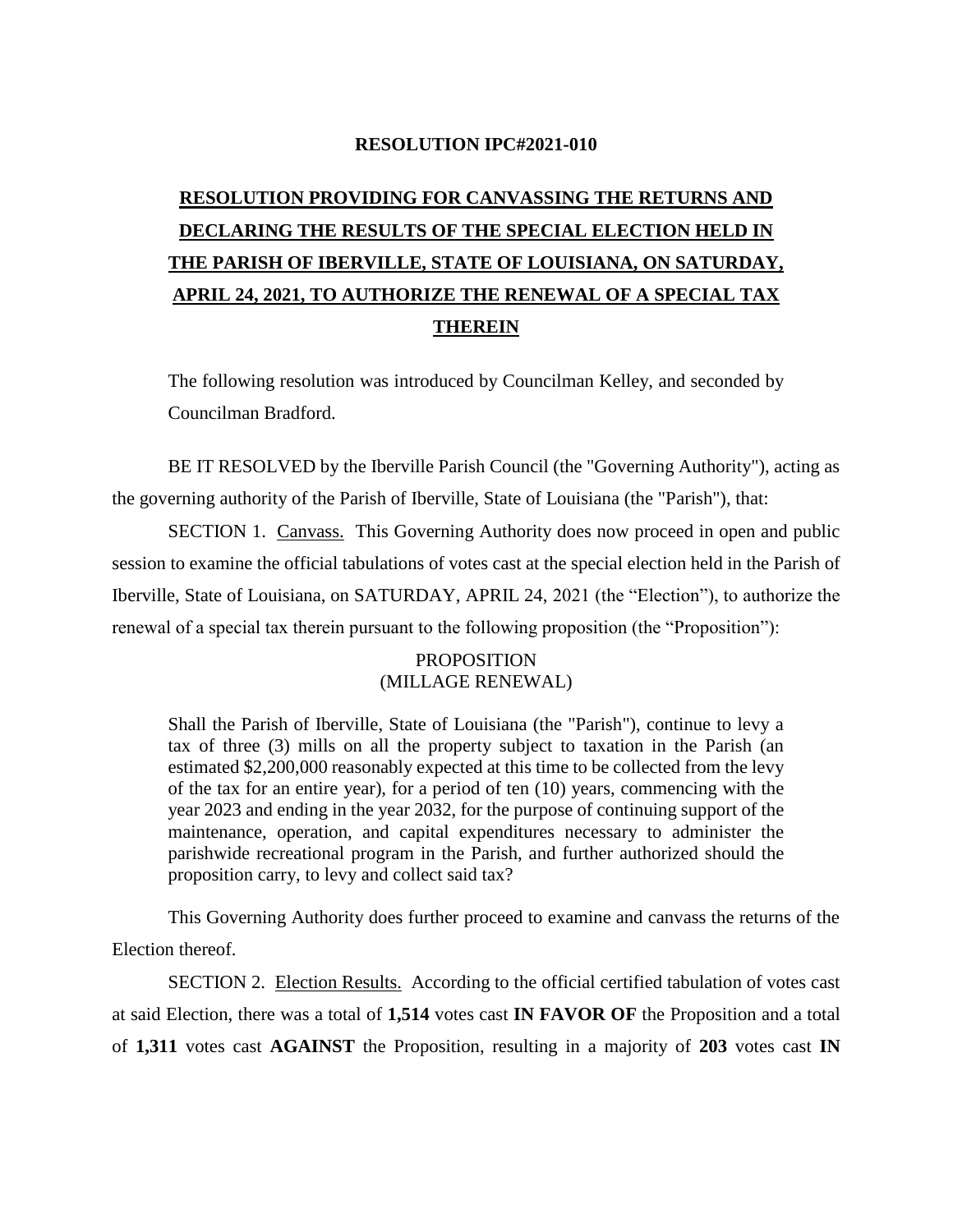**FAVOR OF** the Proposition. The Proposition was therefore duly **CARRIED** by a majority of the votes cast by the qualified electors voting at the Election.

SECTION 3. Promulgation of Election Result. The results of said election shall be promulgated by publication in the manner provided by law, after receipt from the Secretary of State's office of the actual costs of the election, as required by Act 205 of the Regular Session of the Legislature of Louisiana for the year 2019.

SECTION 4. Declaration. The foregoing results of the Election are hereby declared by this Governing Authority and shall be published as required by law.

SECTION 5. Procès Verbal. A *Procès Verbal* of the canvass of the returns of the Election shall be made and a certified copy thereof shall be forwarded to the Secretary of State, Baton Rouge, Louisiana, who shall record the same in his office; another certified copy thereof shall be forwarded to the Clerk of Court and *Ex-Officio* Recorder of Mortgages in and for the Parish of Iberville, who shall record the same in the Mortgage Records of said Parish; and another copy thereof shall be retained in the archives of this Governing Authority.

The above resolution was duly adopted in regular session on this  $25<sup>th</sup>$  day of May 2021 by the following votes on roll call:

YEAS: Allen, Easley, Dominique, Jackson, Smith, Pierce, Arnold, Markins, Bradford, Kelley, Vallet, Morgan. NAYS: None. ABSTAIN: None. ABSENT: None.

The resolution was declared adopted by the Chairman on the  $25<sup>th</sup>$  day of May 2021.

### **RESOLUTION IPC# 2021-011**

# **RESOLUTION OF THE IBERVILLE PARISH COUNCIL APPROVING SHINTECH LOUISIANA, LLC FOR PARTICIPATION IN THE INDUSTRIAL TAX EXEMPTION PROGRAM IN IBERVILLE PARISH, LOUISIANA**

The following resolution was introduced by Councilman Kelley, and seconded by Councilman Bradford.

WHEREAS, Article 7, Section 21 (F) of the Louisiana Constitution, pursuant to the provisions of the Administrative Procedure Act, R.S. 49:950 et seq., and R.S. 36:104 provides for the Board of Commerce and Industry ("BCI"), with the approval of the Governor, to approve contracts for the exemption of ad valorem taxes of a new manufacturing establishment or an addition to an existing manufacturing establishment, on such terms and conditions as the board, with the approval of the Governor, deems in the best interest of the state; and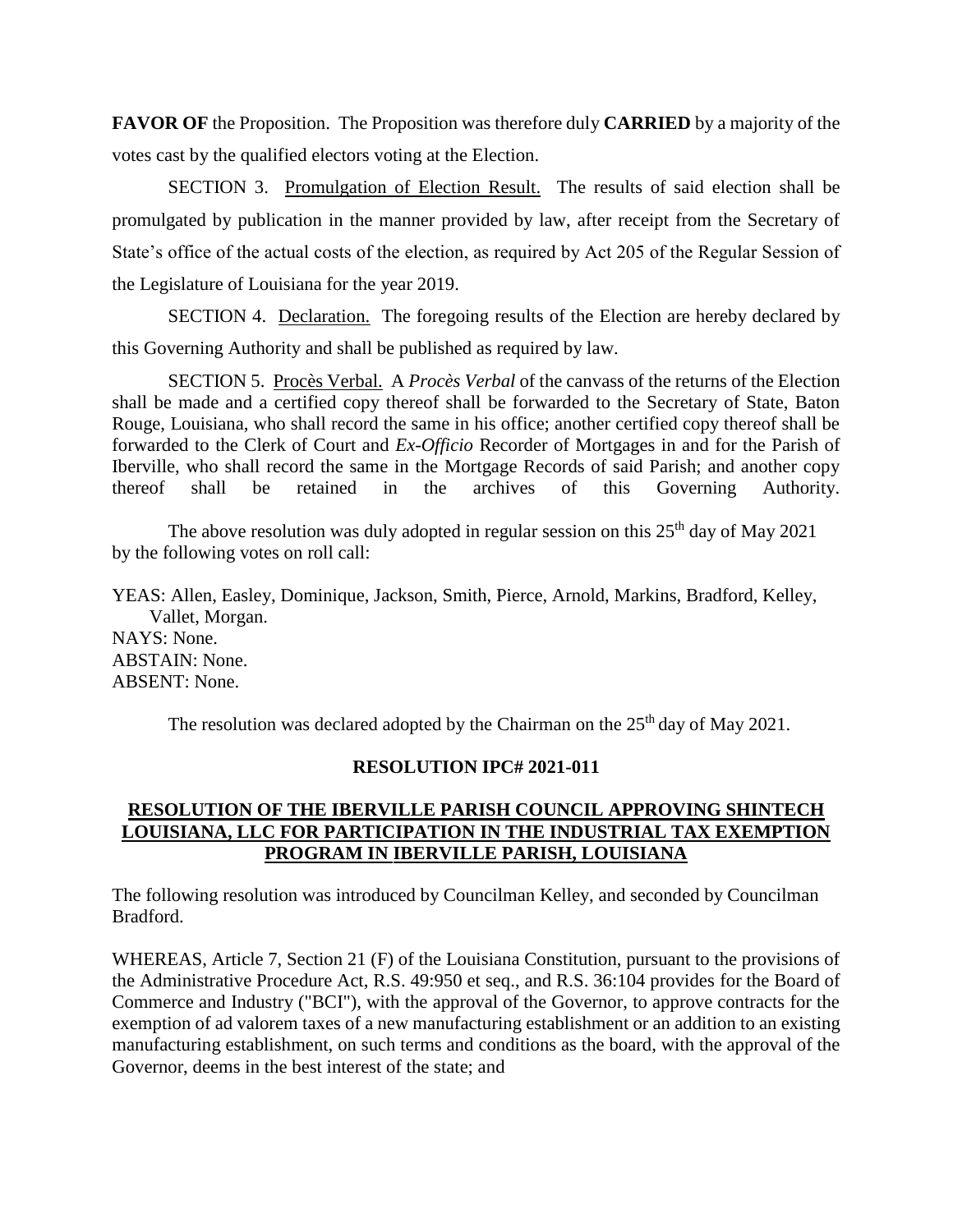WHEREAS, SHINTECH LOUISIANA, LLC has applied for an Industrial Tax Exemption ("ITE") Tax Exemption Application #20210068-ITE - \$50,000,000.00 and has approval of the BCI for a contract granting that exemption; and

WHEREAS, ITE contracts should be premised upon job and payroll creation or retention at new or expanded manufacturing plants or establishments, and that the percentage of exemption be 80% for a term of five years, renewable for an additional term of five years from ad valorem taxes in accordance with guidance received from the Secretary of Economic Development and concurred in by the appropriate parish and/or municipal council, school board, and sheriff; and

THEREFORE, BE IT RESOLVED, upon consideration of the foregoing and the public discussion held this day, that the IBERVILLE PARISH COUNCIL approves the terms of the Industrial Tax Exemption contract (the Cooperative Endeavor Agreement between the State of Louisiana, the Louisiana Department of Economic Development, and SHINTECH LOUISIANA, LLC to the Industrial Tax Exemption contract between the Board of Commerce and Industry and SHINTECH LOUISIANA, LLC with respect to the manufacturing plant located in IBERVILLE PARISH, LOUISIANA based on the following conditions:

**A. Performance Objectives/Job Creation or Retention Requirements Retention of 376 Jobs at Project Site – Jobs will be retained at this existing Plaquemine Site. The new investment is creating efficiencies and upgrading of the existing equipment in support of the Shintech's newly announced SPP3 – PVC expansion project adjacent to the existing Plaquemine site**

**Construction Jobs - 80**

**Total Estimated Investments - \$50,000,000.00**

# **B. Industrial Tax Exemption of Iberville Parish Ad Valorem Taxes**

In the event that SHINTECH LOUISIANA, LLC fails to complete its project, or fails to timely meet its performance objectives and/or job creation/retention requirements, including but not limited to the retention or creation of the number of jobs or the achieving or maintaining of payroll amounts within the time and for the term agreed, as specified in its award agreement; if SHINTECH LOUISIANA, LLC ceases its operations, reduces its employment numbers or payroll amounts to less than 90% of the requires amounts; such shall constitute a default under the award agreement, and LED and IBERVILLE PARISH COUNCIL shall retain all rights to modify the terms and conditions of the incentive.

The IBERVILLE PARISH COUNCIL further authorizes the Louisiana Department of Economic Development, on behalf of the Board of Commerce and Industry, to include this resolution to the Industrial Tax Exemption Contract between the Board of Commerce and Industry and SHINTECH LOUISIANA, LLC.

THEREFORE, BE IT FURTHER RESOLVED by the IBERVILLE PARISH COUNCIL that a copy of this resolution shall be forwarded to the Louisiana Department of Economic Development.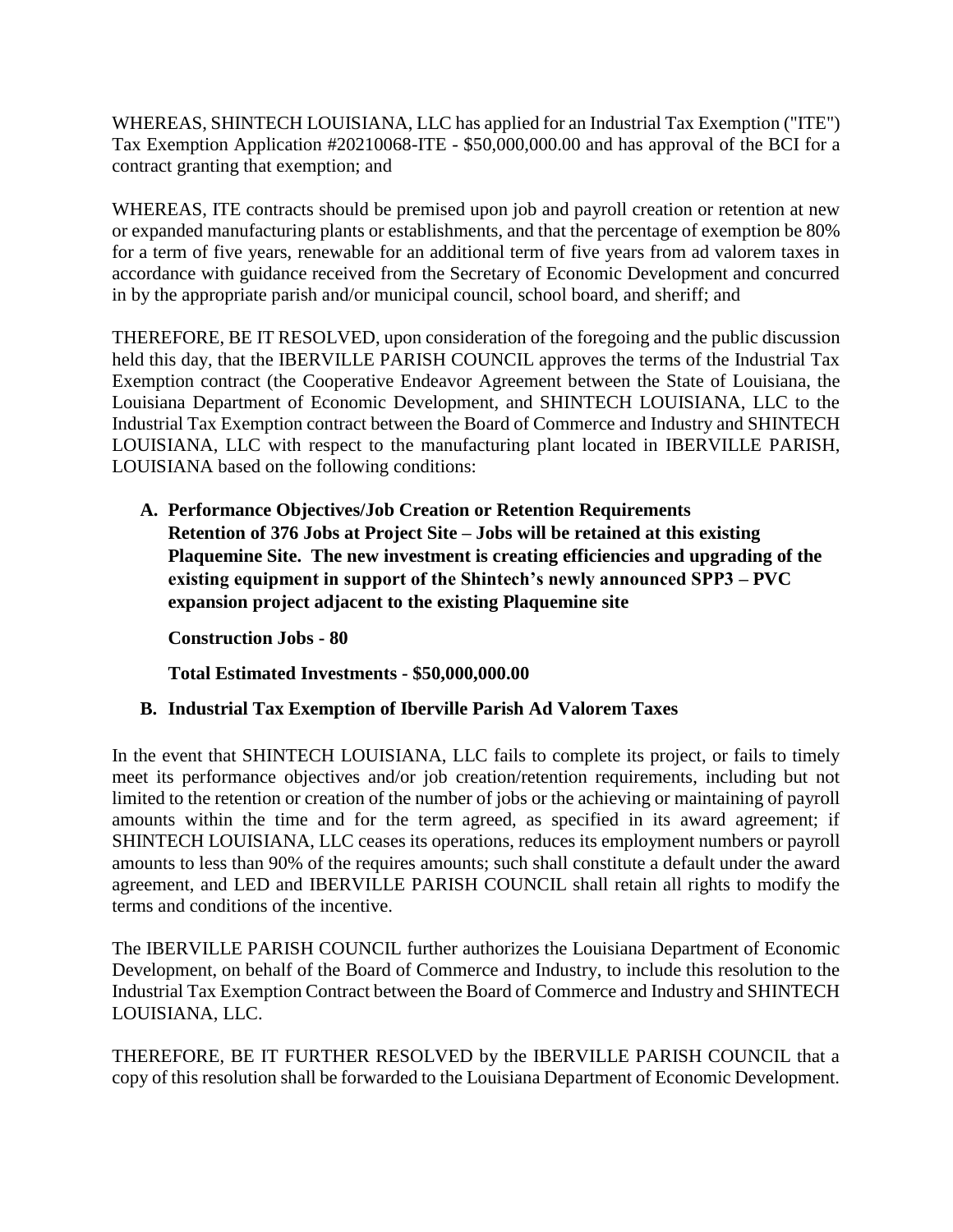The above resolution was duly adopted in regular session on this  $25<sup>th</sup>$  day of May 2021 by the following votes on roll call:

YEAS: Easley, Dominique, Jackson, Smith, Arnold, Markins, Bradford, Kelley, Vallet, Morgan. NAYS: Allen, Pierce. ABSTAIN: None. ABSENT: None.

The resolution was declared adopted by the Chairman on the  $25<sup>th</sup>$  day of May 2021.

# **RESOLUTION IPC# 2021-012**

# **RESOLUTION OF THE IBERVILLE PARISH COUNCIL APPROVING SHINTECH LOUISIANA, LLC FOR PARTICIPATION IN THE INDUSTRIAL TAX EXEMPTION PROGRAM IN IBERVILLE PARISH, LOUISIANA**

The following resolution was introduced by Councilman Kelley, and seconded by Councilman Bradford.

WHEREAS, Article 7, Section 21 (F) of the Louisiana Constitution, pursuant to the provisions of the Administrative Procedure Act, R.S. 49:950 et seq., and R.S. 36:104 provides for the Board of Commerce and Industry ("BCI"), with the approval of the Governor, to approve contracts for the exemption of ad valorem taxes of a new manufacturing establishment or an addition to an existing manufacturing establishment, on such terms and conditions as the board, with the approval of the Governor, deems in the best interest of the state; and

WHEREAS, SHINTECH LOUISIANA, LLC has applied for an Industrial Tax Exemption ("ITE") Tax Exemption Application #20210069-ITE - \$30,000,000.00 and has approval of the BCI for a contract granting that exemption; and

WHEREAS, ITE contracts should be premised upon job and payroll creation or retention at new or expanded manufacturing plants or establishments, and that the percentage of exemption be 80% for a term of five years, renewable for an additional term of five years from ad valorem taxes in accordance with guidance received from the Secretary of Economic Development and concurred in by the appropriate parish and/or municipal council, school board, and sheriff; and

THEREFORE, BE IT RESOLVED, upon consideration of the foregoing and the public discussion held this day, that the IBERVILLE PARISH COUNCIL approves the terms of the Industrial Tax Exemption contract (the Cooperative Endeavor Agreement between the State of Louisiana, the Louisiana Department of Economic Development, and SHINTECH LOUISIANA, LLC to the Industrial Tax Exemption contract between the Board of Commerce and Industry and SHINTECH LOUISIANA, LLC with respect to the manufacturing plant located in IBERVILLE PARISH, LOUISIANA based on the following conditions:

# **A. Performance Objectives/Job Creation or Retention Requirements**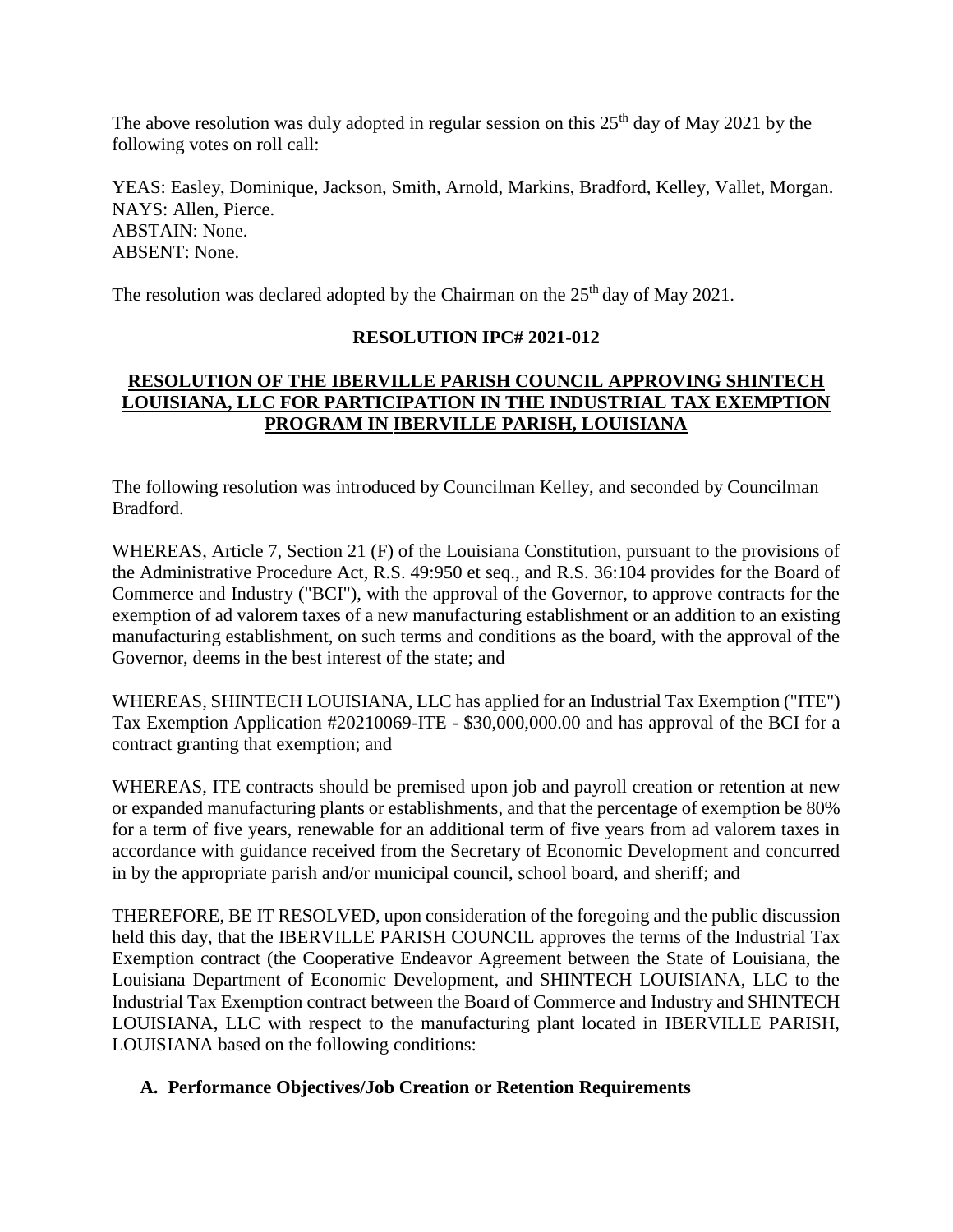**Construction Jobs – 60** 

**Contract Jobs - 15**

**15 Contract Jobs will be retained at this existing White Castle site. The new investment is for new Brine Wells to increase production to maximum capacity to produce and supply Brine to support increased demand from Shintech's newly announced SPP3 – PVC expansion at the Plaquemine site/** 

**Total Estimated Investments - \$30,000,000.00**

# **B. Industrial Tax Exemption of Iberville Parish Ad Valorem Taxes**

In the event that SHINTECH LOUISIANA, LLC fails to complete its project, or fails to timely meet its performance objectives and/or job creation/retention requirements, including but not limited to the retention or creation of the number of jobs or the achieving or maintaining of payroll amounts within the time and for the term agreed, as specified in its award agreement; if SHINTECH LOUISIANA, LLC ceases its operations, reduces its employment numbers or payroll amounts to less than 90% of the requires amounts; such shall constitute a default under the award agreement, and LED and IBERVILLE PARISH COUNCIL shall retain all rights to modify the terms and conditions of the incentive.

The IBERVILLE PARISH COUNCIL further authorizes the Louisiana Department of Economic Development, on behalf of the Board of Commerce and Industry, to include this resolution to the Industrial Tax Exemption Contract between the Board of Commerce and Industry and SHINTECH LOUISIANA, LLC.

THEREFORE, BE IT FURTHER RESOLVED by the IBERVILLE PARISH COUNCIL that a copy of this resolution shall be forwarded to the Louisiana Department of Economic Development.

The above resolution was duly adopted in regular session on this  $25<sup>th</sup>$  day of May 2021 by the following votes on roll call:

YEAS: Easley, Dominique, Jackson, Smith, Arnold, Markins, Bradford, Kelley, Vallet, Morgan. NAYS: Allen, Pierce. ABSTAIN: None. ABSENT: None.

The resolution was declared adopted by the Chairman on the  $25<sup>th</sup>$  day of May 2021.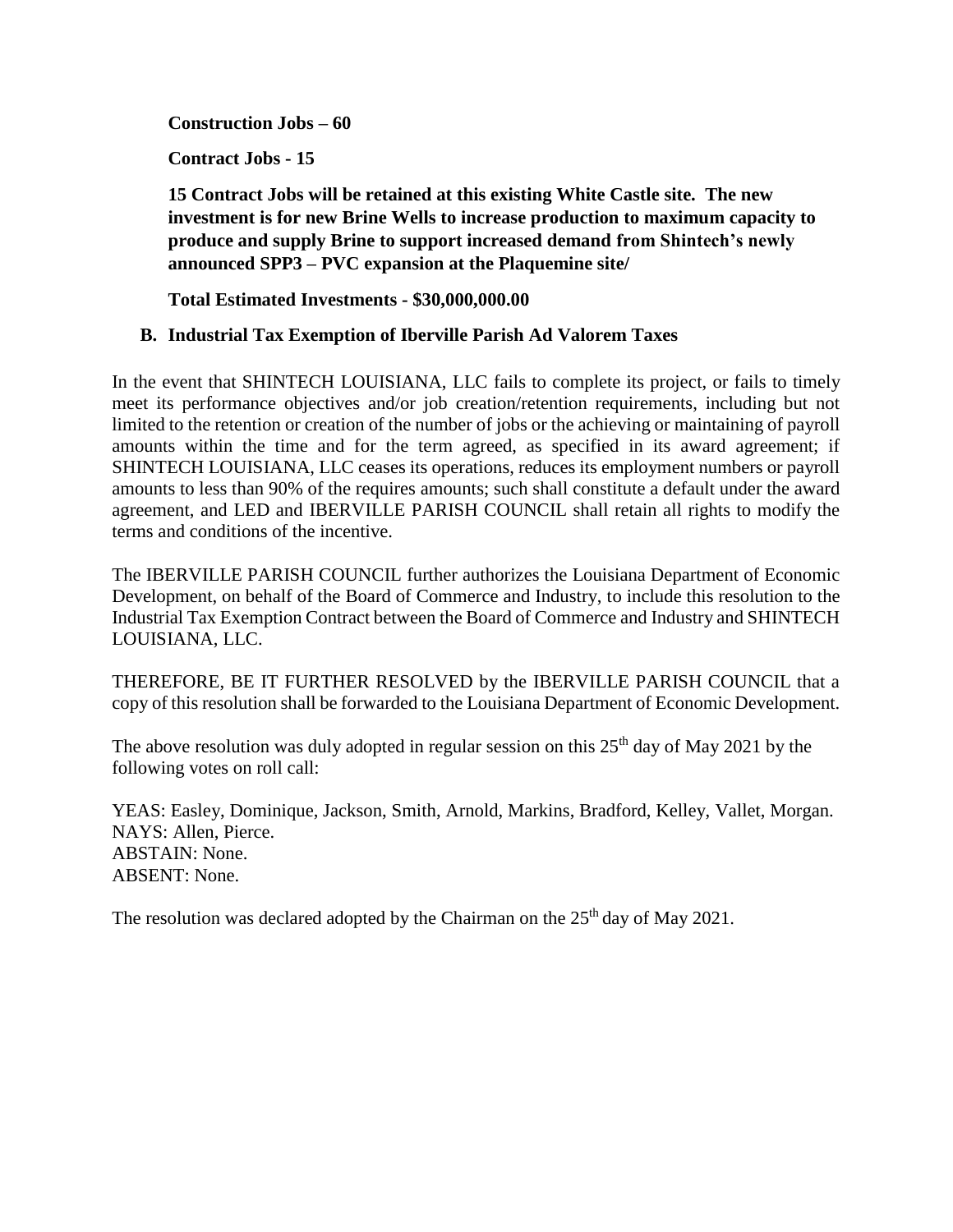# **RESOLUTION IPC# 2021-013**

# **RESOLUTION OF THE IBERVILLE PARISH COUNCIL APPROVING SHINTECH LOUISIANA, LLC FOR PARTICIPATION IN THE INDUSTRIAL TAX EXEMPTION PROGRAM IN IBERVILLE PARISH, LOUISIANA**

The following resolution was introduced by Councilman Kelley, and seconded by Councilman Bradford.

WHEREAS, Article 7, Section 21 (F) of the Louisiana Constitution, pursuant to the provisions of the Administrative Procedure Act, R.S. 49:950 et seq., and R.S. 36:104 provides for the Board of Commerce and Industry ("BCI"), with the approval of the Governor, to approve contracts for the exemption of ad valorem taxes of a new manufacturing establishment or an addition to an existing manufacturing establishment, on such terms and conditions as the board, with the approval of the Governor, deems in the best interest of the state; and

WHEREAS, SHINTECH LOUISIANA, LLC has applied for an Industrial Tax Exemption ("ITE") Tax Exemption Application #20210070-ITE - \$1,164,805,000.00 and has approval of the BCI for a contract granting that exemption; and

WHEREAS, ITE contracts should be premised upon job and payroll creation or retention at new or expanded manufacturing plants or establishments, and that the percentage of exemption be 80% for a term of five years, renewable for an additional term of five years from ad valorem taxes in accordance with guidance received from the Secretary of Economic Development and concurred in by the appropriate parish and/or municipal council, school board, and sheriff; and

THEREFORE, BE IT RESOLVED, upon consideration of the foregoing and the public discussion held this day, that the IBERVILLE PARISH COUNCIL approves the terms of the Industrial Tax Exemption contract (the Cooperative Endeavor Agreement between the State of Louisiana, the Louisiana Department of Economic Development, and SHINTECH LOUISIANA, LLC to the Industrial Tax Exemption contract between the Board of Commerce and Industry and SHINTECH LOUISIANA, LLC with respect to the manufacturing plant located in IBERVILLE PARISH, LOUISIANA based on the following conditions:

# **A. Performance Objectives/Job Creation or Retention Requirements New Direct Jobs – 30**

**Construction Jobs – 2400** 

**Total Estimated Investments - \$1,164,805,000.00**

# **B. Industrial Tax Exemption of Iberville Parish Ad Valorem Taxes**

In the event that SHINTECH LOUISIANA, LLC fails to complete its project, or fails to timely meet its performance objectives and/or job creation/retention requirements, including but not limited to the retention or creation of the number of jobs or the achieving or maintaining of payroll amounts within the time and for the term agreed, as specified in its award agreement; if